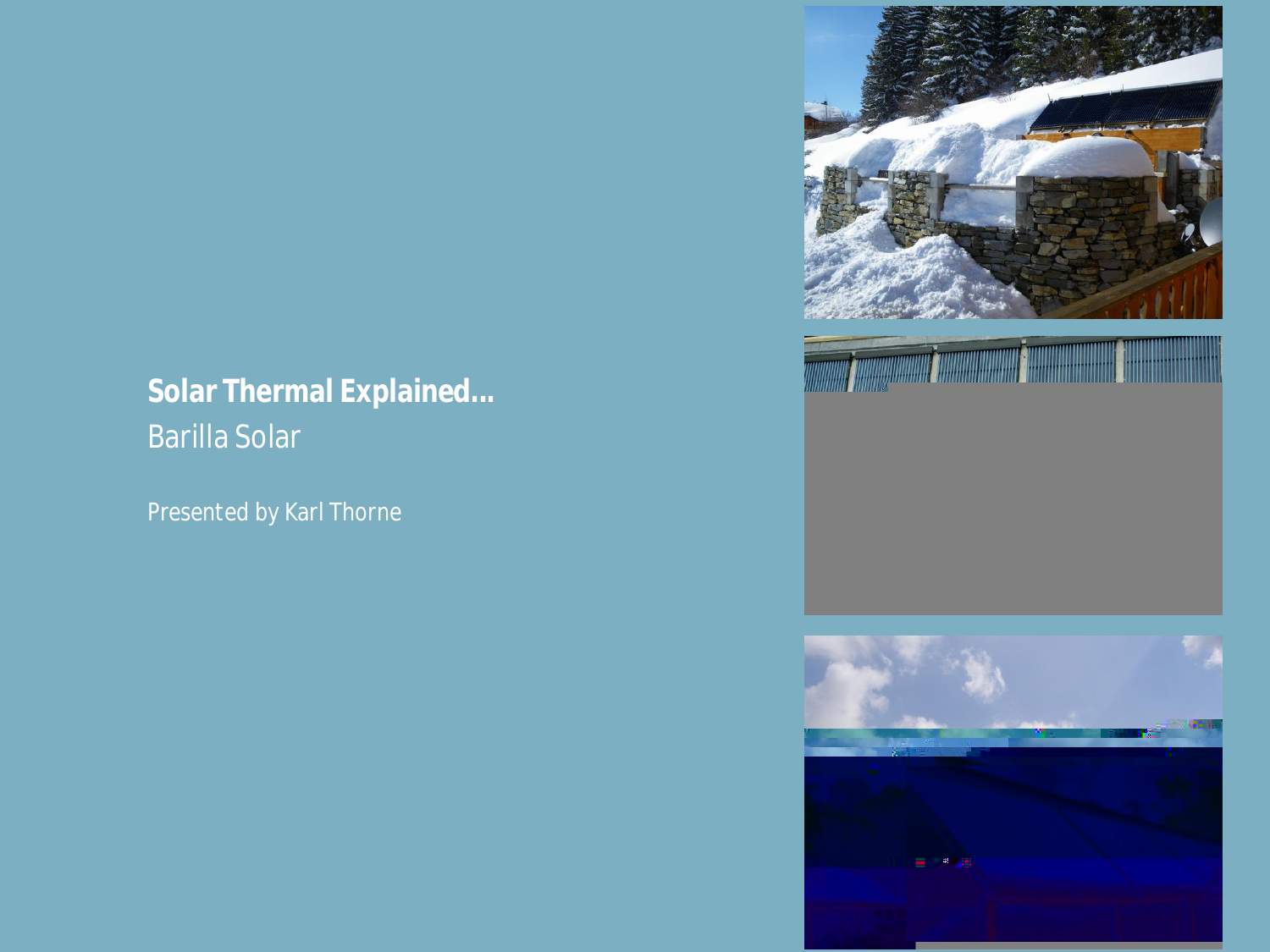# **COURSE OBJECTIVE**

*to help you sell solar thermal by…*

- *Understanding the technology*
- *Learning about some common applications and system layouts*
- *Knowing how to communicate the financial benefits and energy savings*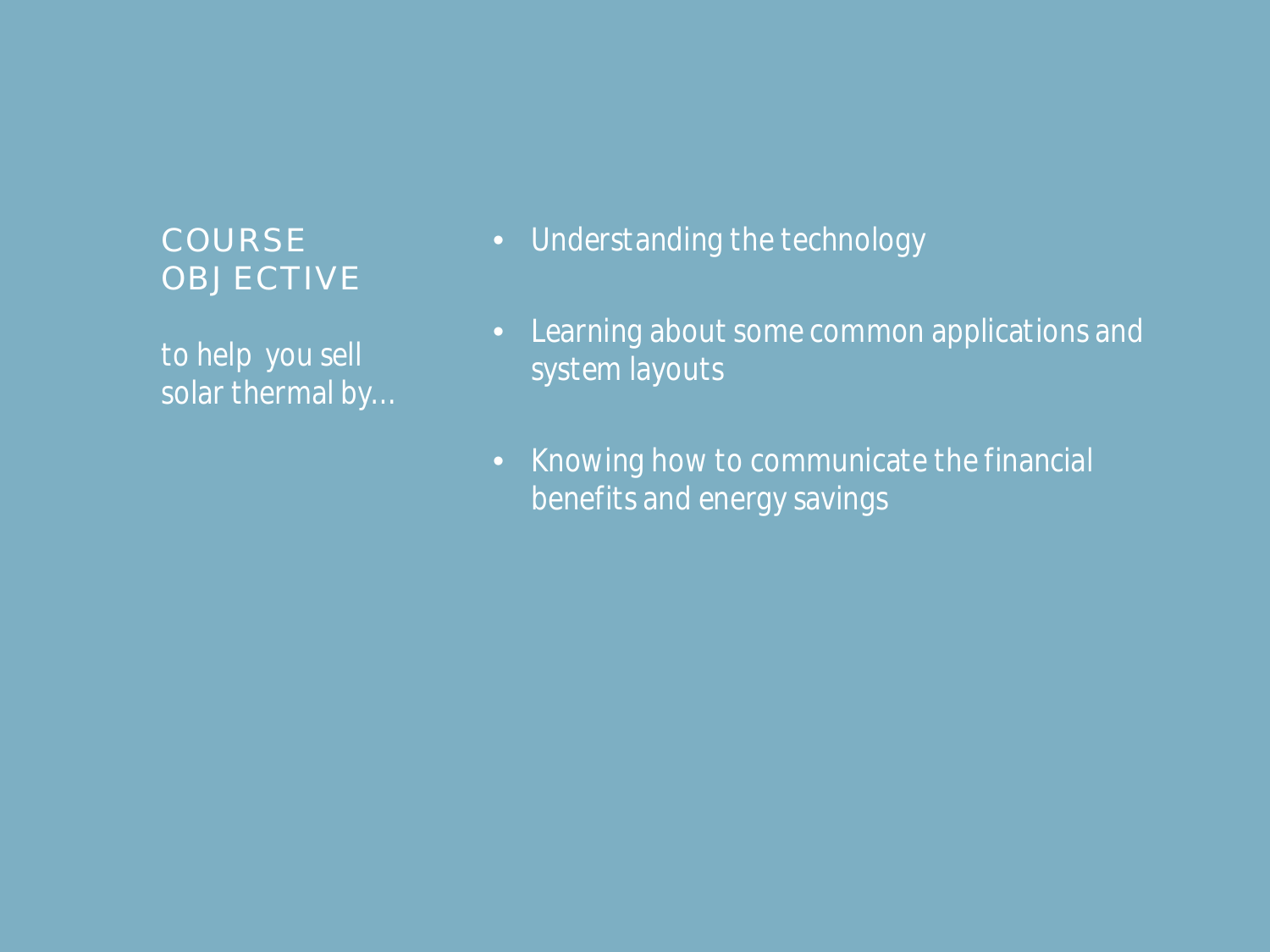# **COURSE TOPICS**

- *Introduction to Solar Thermal Technology*
- *Applications of Solar Thermal*
- *Renewable Heat Incentive*
- *Calculating Energy Savings & Financial Rewards*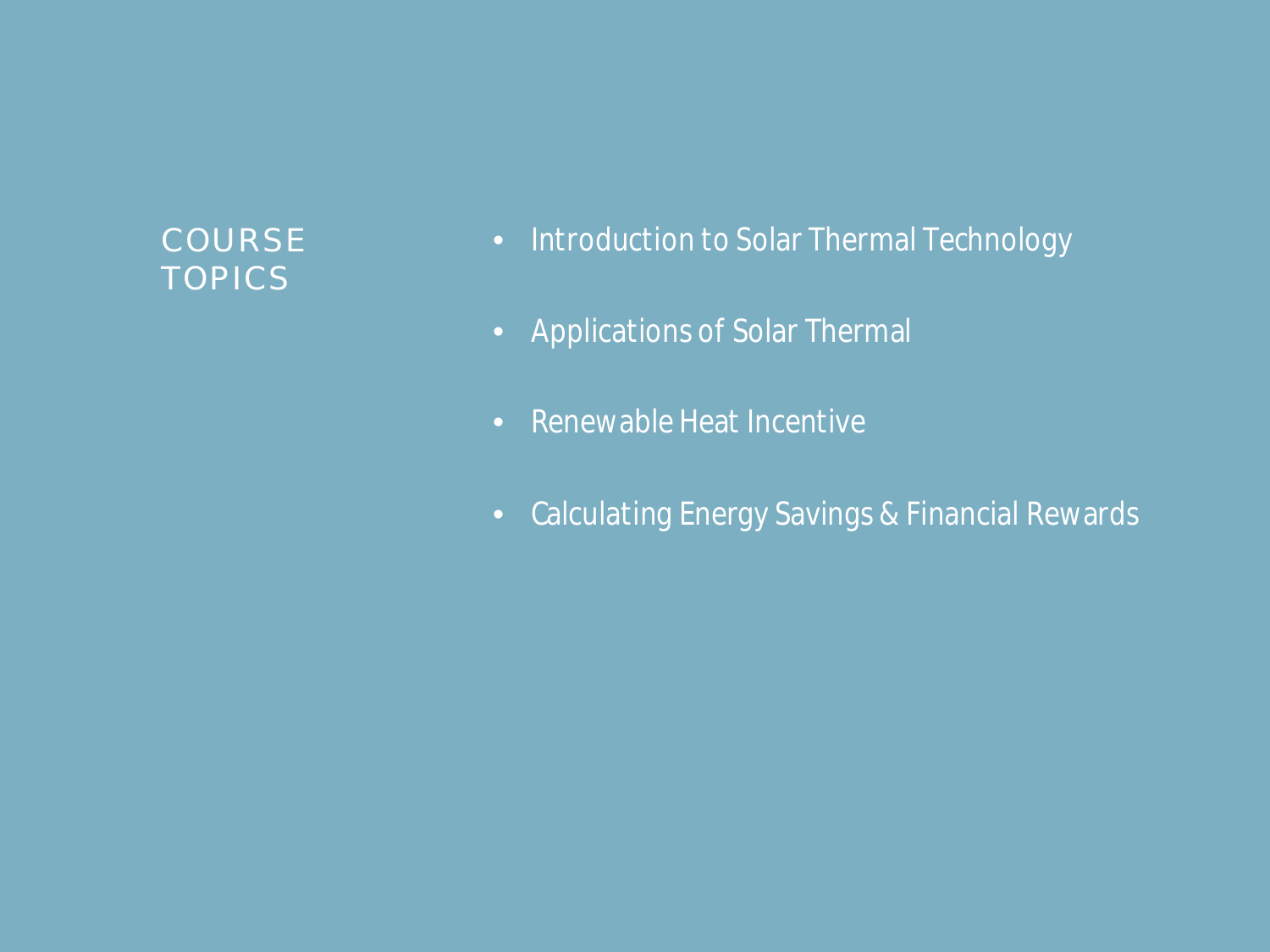*Solar Thermal Technology*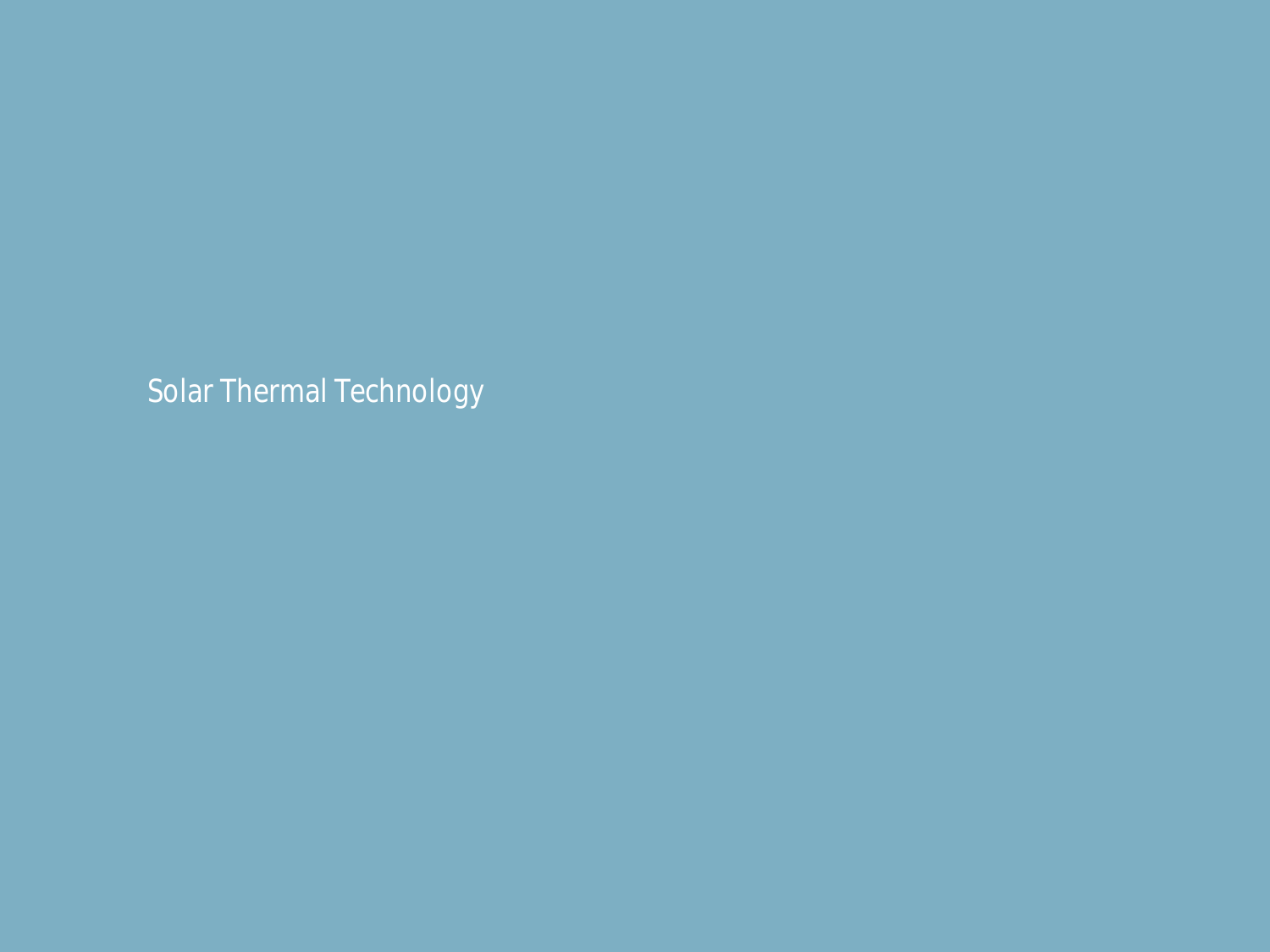*how it works…*

- *Uses free, endless, abundant fuel supply*
	- *For at least 5 million years*
	- *Earth receives a nearly constant 1.4 kW/m<sup>2</sup>*
- *Converts solar radiation into heat energy using a collector*
	- *We will look at the different types shortly*
- *Energy collected is stored in a hot water cylinder and used as required*
- *Customer benefits from fuel savings due to the energy input by solar thermal. Planet benefits from reduction of CO<sup>2</sup> emissions from unburned fossil fuel*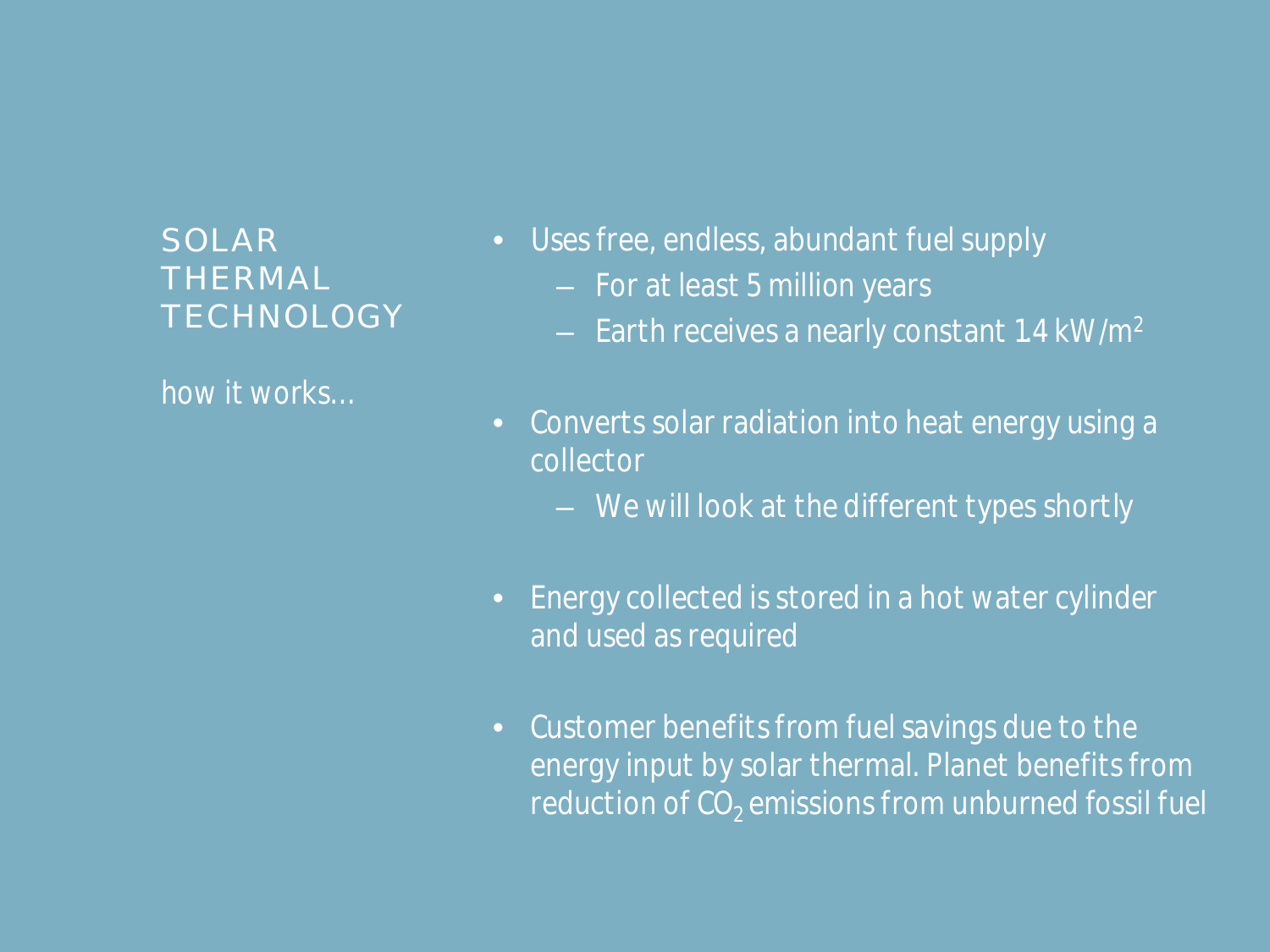*typical system…*

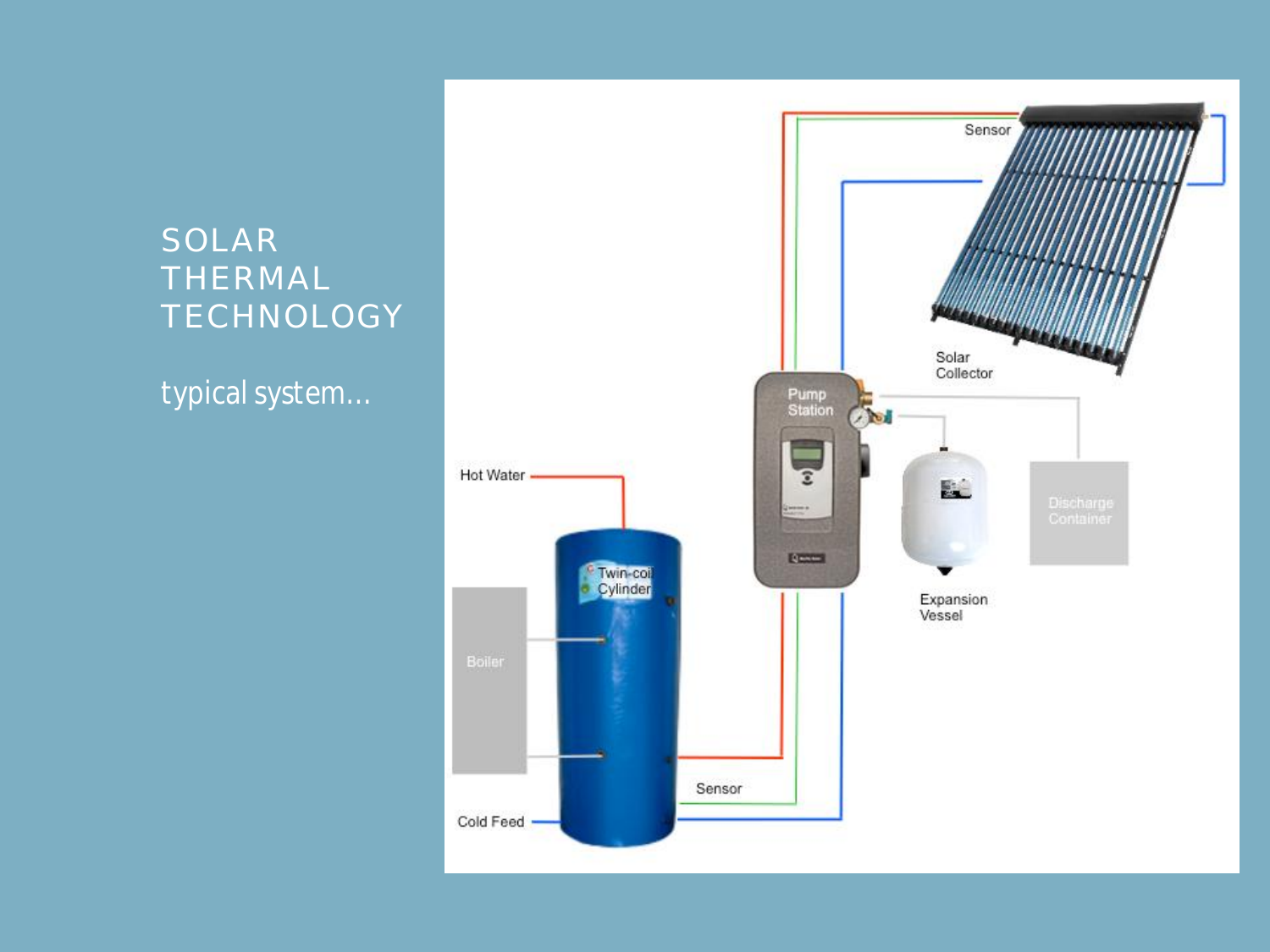*key components in a system …*

- *Solar Collector & Roof Mounting Kit*
- *Pump Station, includes*
	- *Circulation pump*
	- *Pressure Relief Valve & Air Bleed*
	- *Digital controller*
- *Storage Vessel*
	- *E.g. Twin-Coil Cylinder*
	- *Could be a swimming pool!*
- *Expansion Vessel*
- *Pipework & Fittings*
- *Fluid*
	- *Antifreeze & Inhibitor*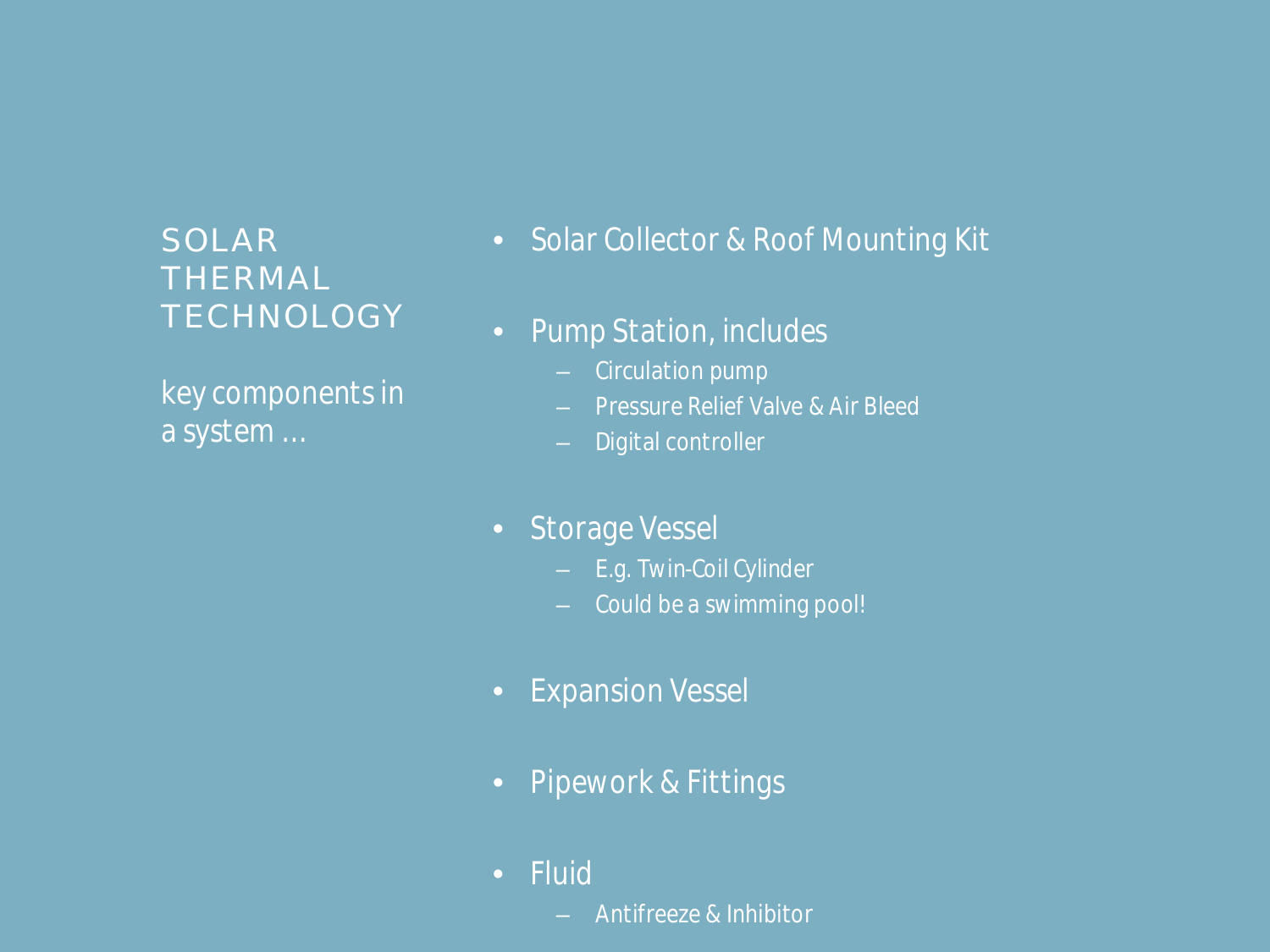*what affects performance…*

- *Geographic location*
	- *latitude or distance from the equator*
- *Orientation* 
	- *Direction relative to south*
- *Pitch*
	- *Installed angle of the collector*
- *Shading*
- *Collector Type*
	- *Efficiency & heat loss characteristics*
	- *Optical properties*
- *Size of Collector Array*
	- *Installed aperture area*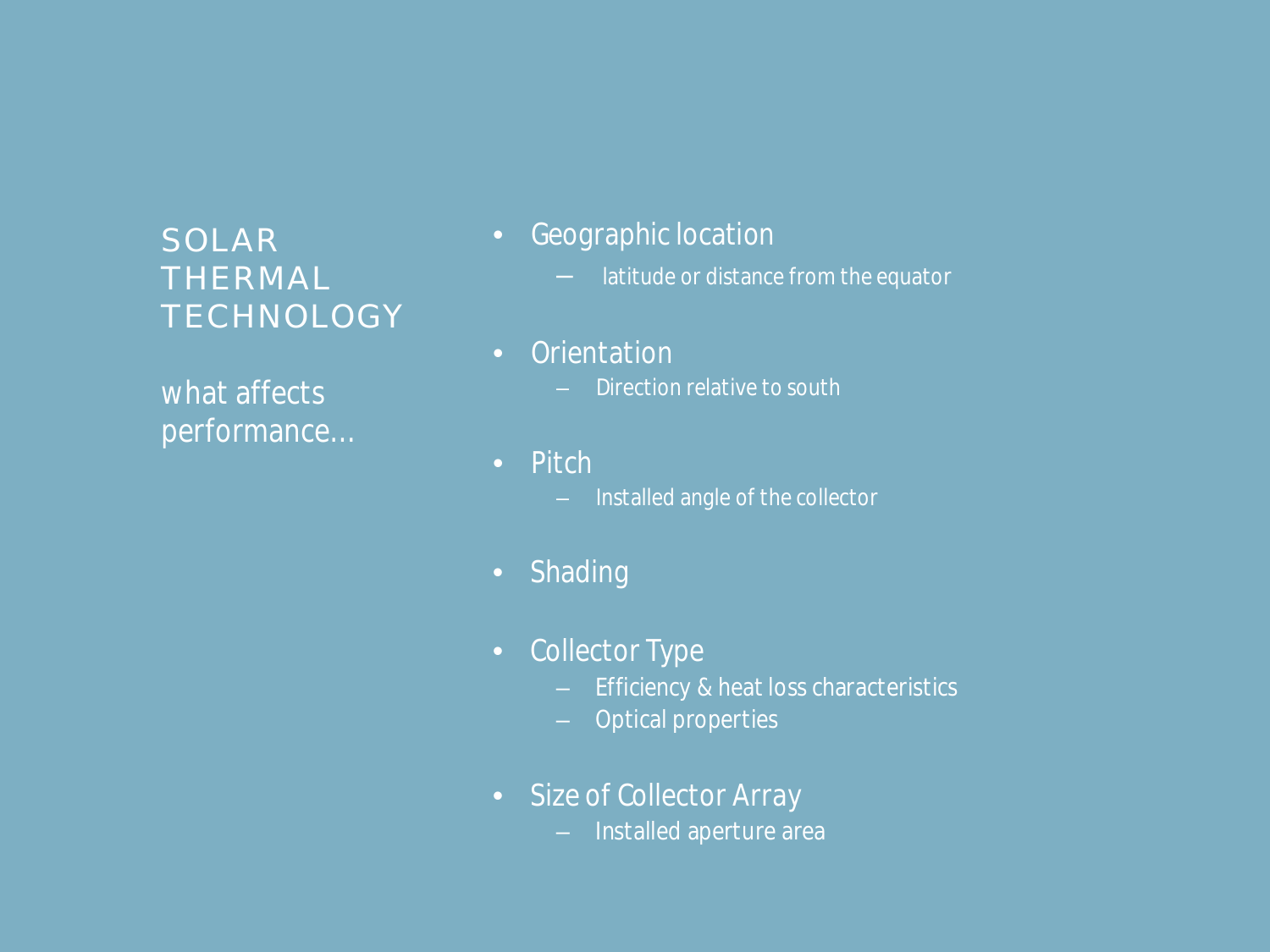*different types of solar thermal collector…*

#### • *Flat-Plate Collectors*

- *Can be roof integrated*
- *High power in small area*
- *Higher efficiency at lower operating temperatures*
- *Ideal for pools and when space is tight*



- *Evacuated Tube Collectors*
	- *Optical properties improve efficiency over flat plate when off-south*
	- *Higher efficiency over flat-plates at higher operating temperatures*

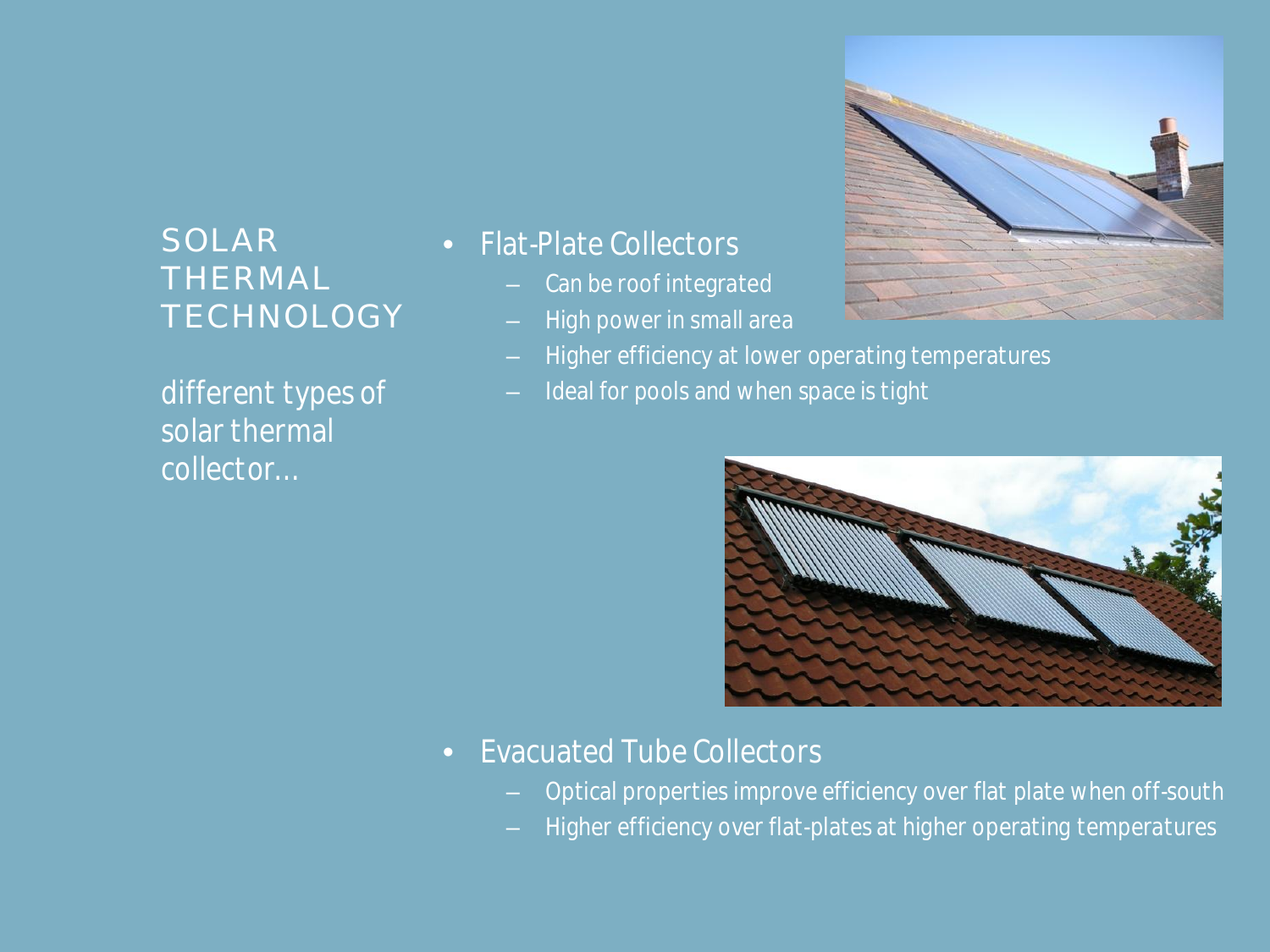

#### Flat-Plate Collector **Heat Pipe Evacuated Tube Collector**



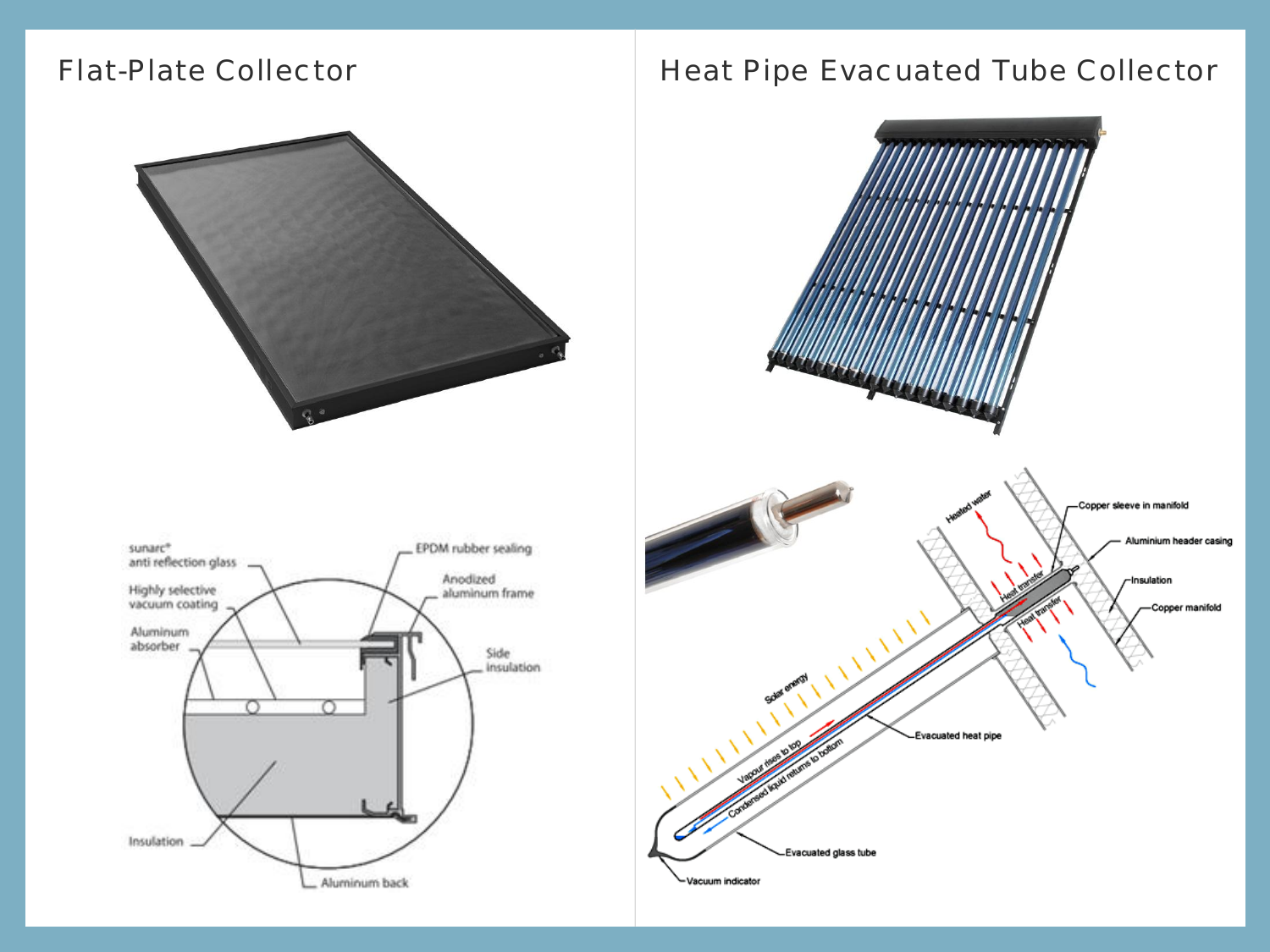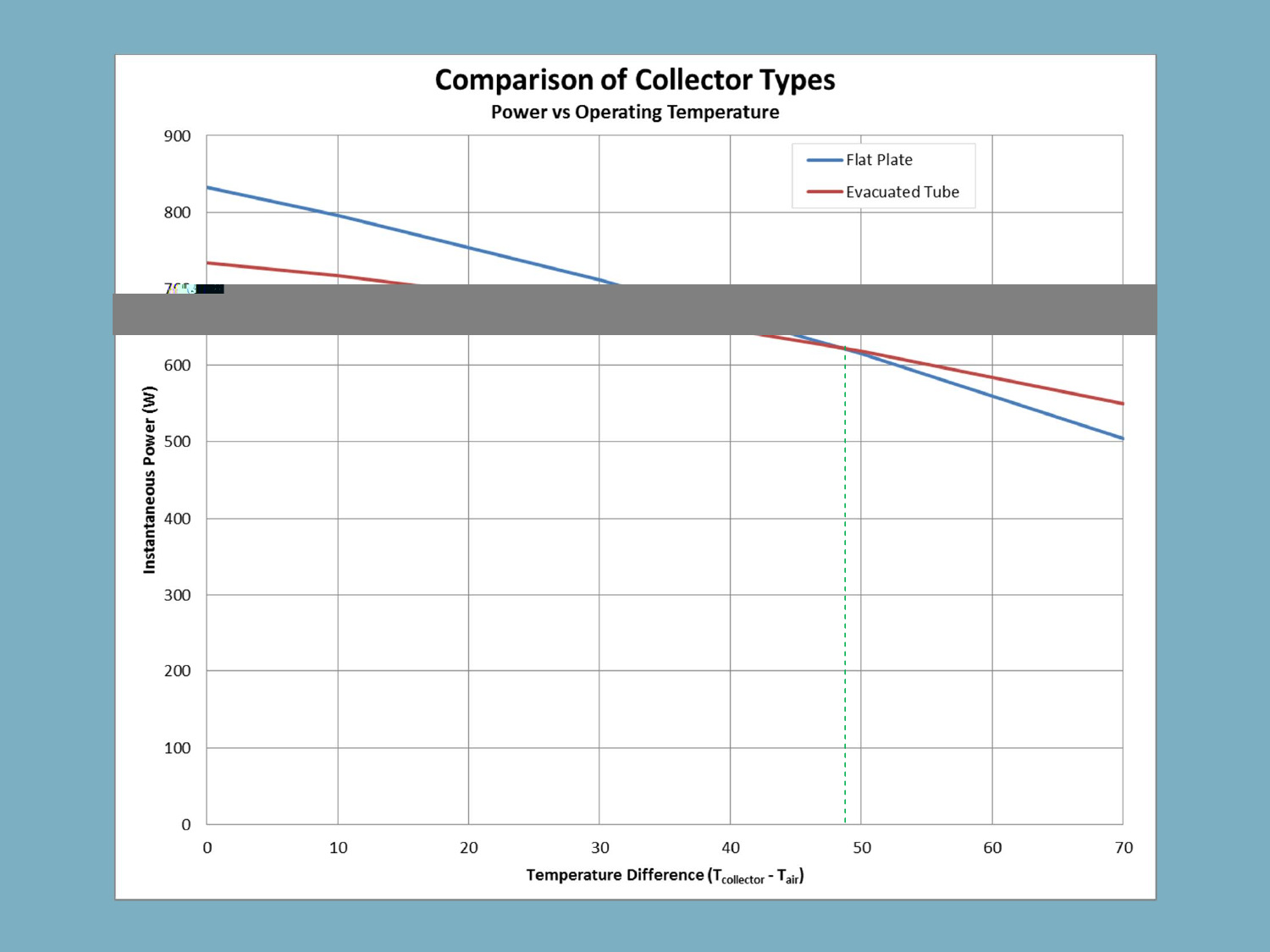| mounting<br>options | <b>Type</b>                      |           | Laid Flat   On Roof   In Roof |           | A-Frame   Façade       |           |
|---------------------|----------------------------------|-----------|-------------------------------|-----------|------------------------|-----------|
|                     | <b>Flat-Plate</b>                | <b>No</b> | Landscape<br>/Portrait        | Portrait  | Landscape<br>/Portrait | <b>No</b> |
|                     | <b>Heat Pipe</b><br><b>EVT</b>   | <b>No</b> | Portrait                      | No.       | Portrait               | <b>No</b> |
|                     | <b>Direct</b><br><b>Flow EVT</b> | Yes       | Landscape<br>/Portrait        | <b>No</b> | Portrait               | Yes       |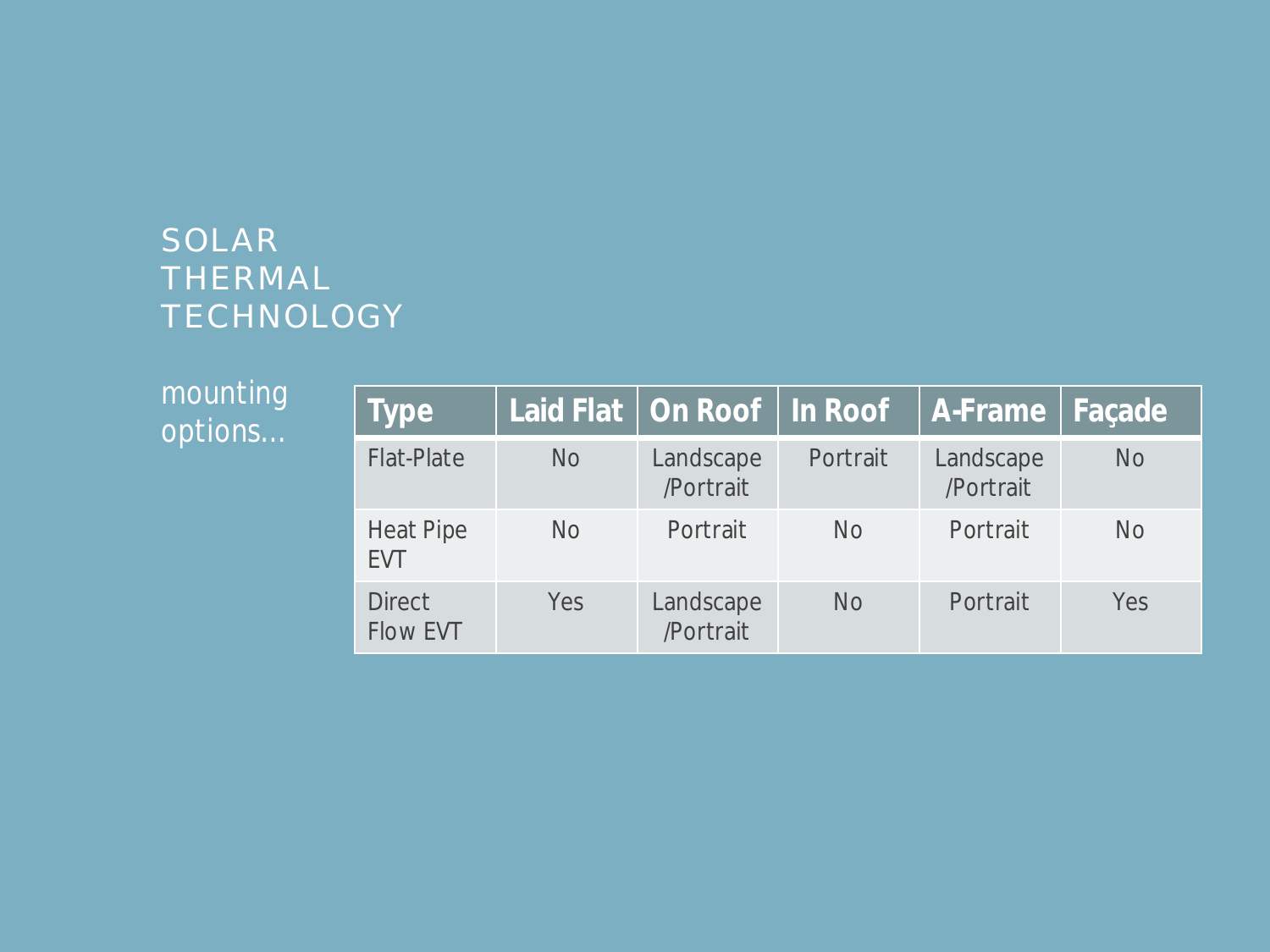*hot water storage arrangements…*



*(a) Found on commercial applications*

*(b) Typical domestic arrangement*

*(c) domestic combi boiler pre-feed & commercial water heater pre-feed*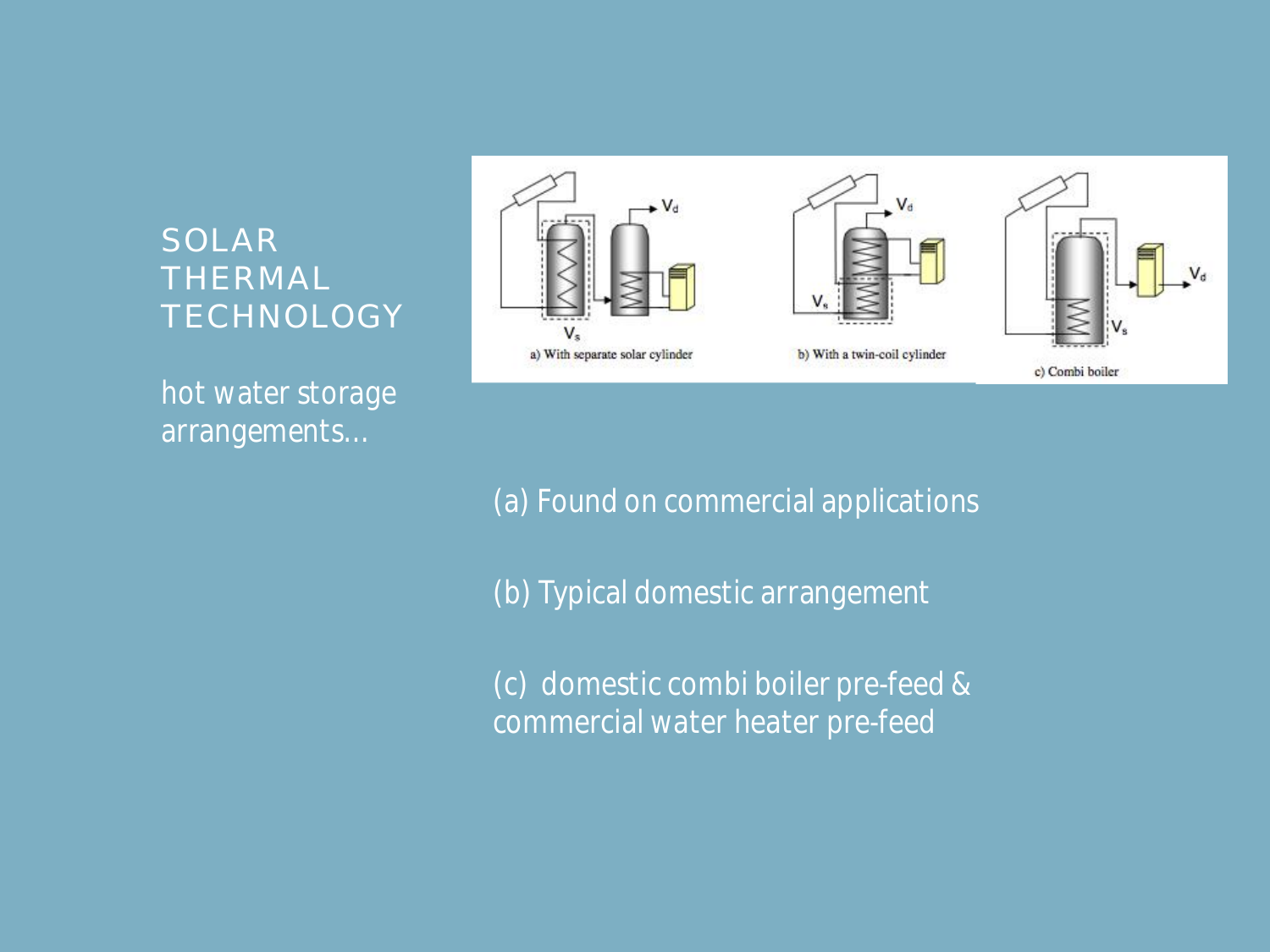*integrating with other renewable technologies…*



#### Heat Pump Thermal Store *Integrating solar, heat pump and wood burner To provide space and hot water heating*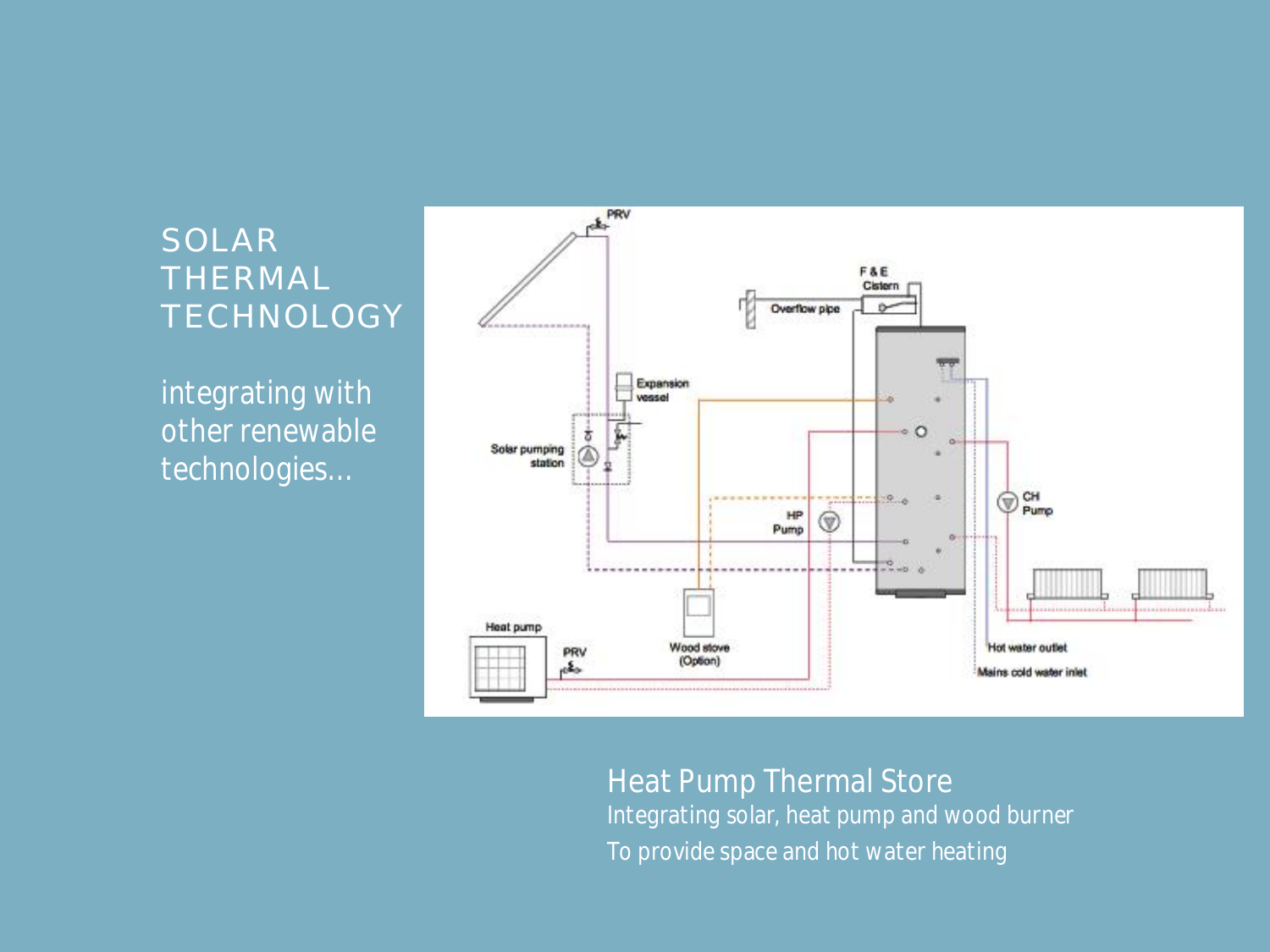*Applications of Solar Thermal*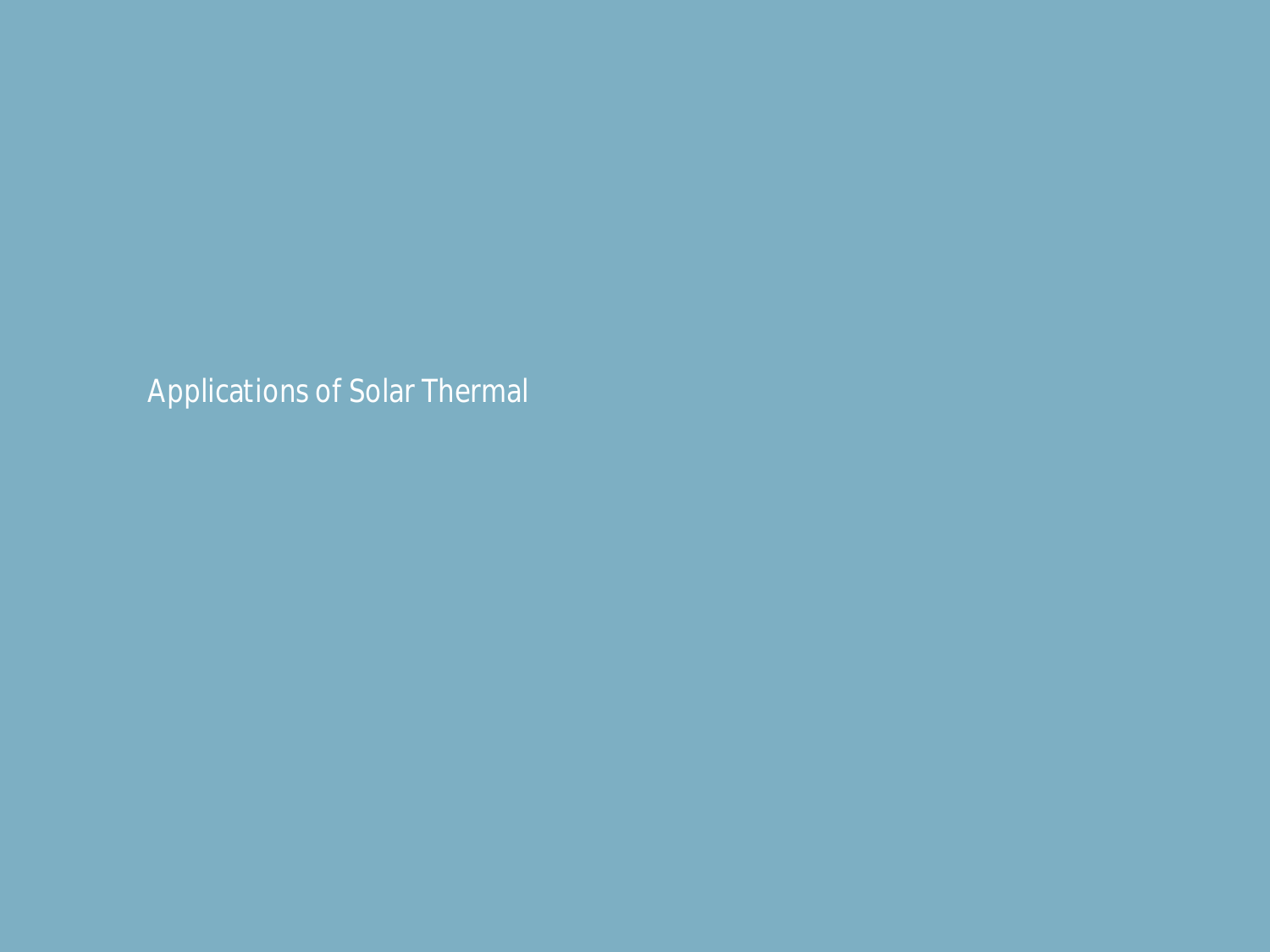#### APPLICATIONS OF SOLAR THERMAL

*Solar thermal is best suited to:*

- *Heating large volumes of water*
- *High demand between April October*
- *Low draw-off during the day*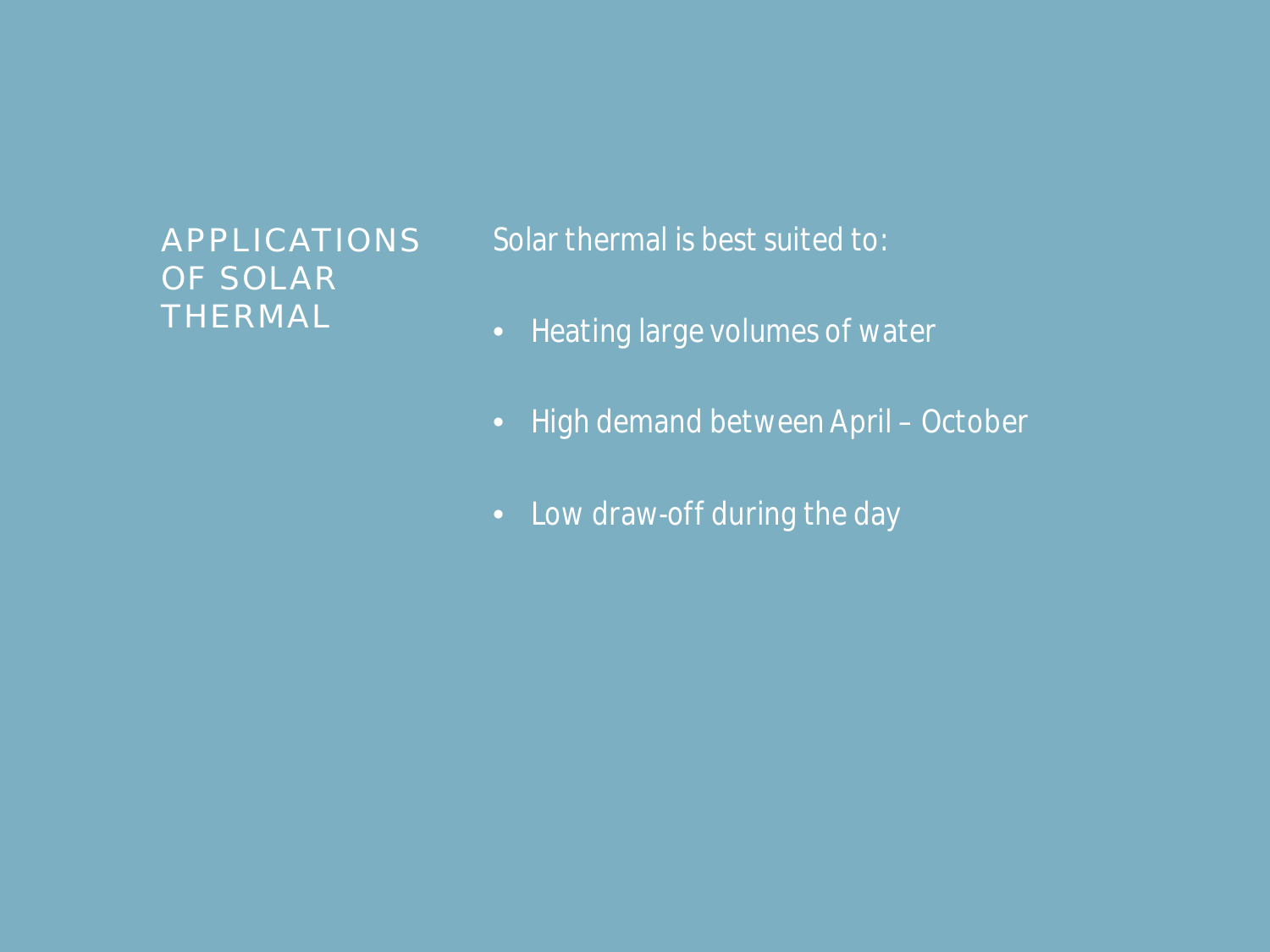

#### Annual Energy Supply & Swimming Pool Demand

**BLOCK TOWN** 

... ... ജന്മാ<sup>ന</sup>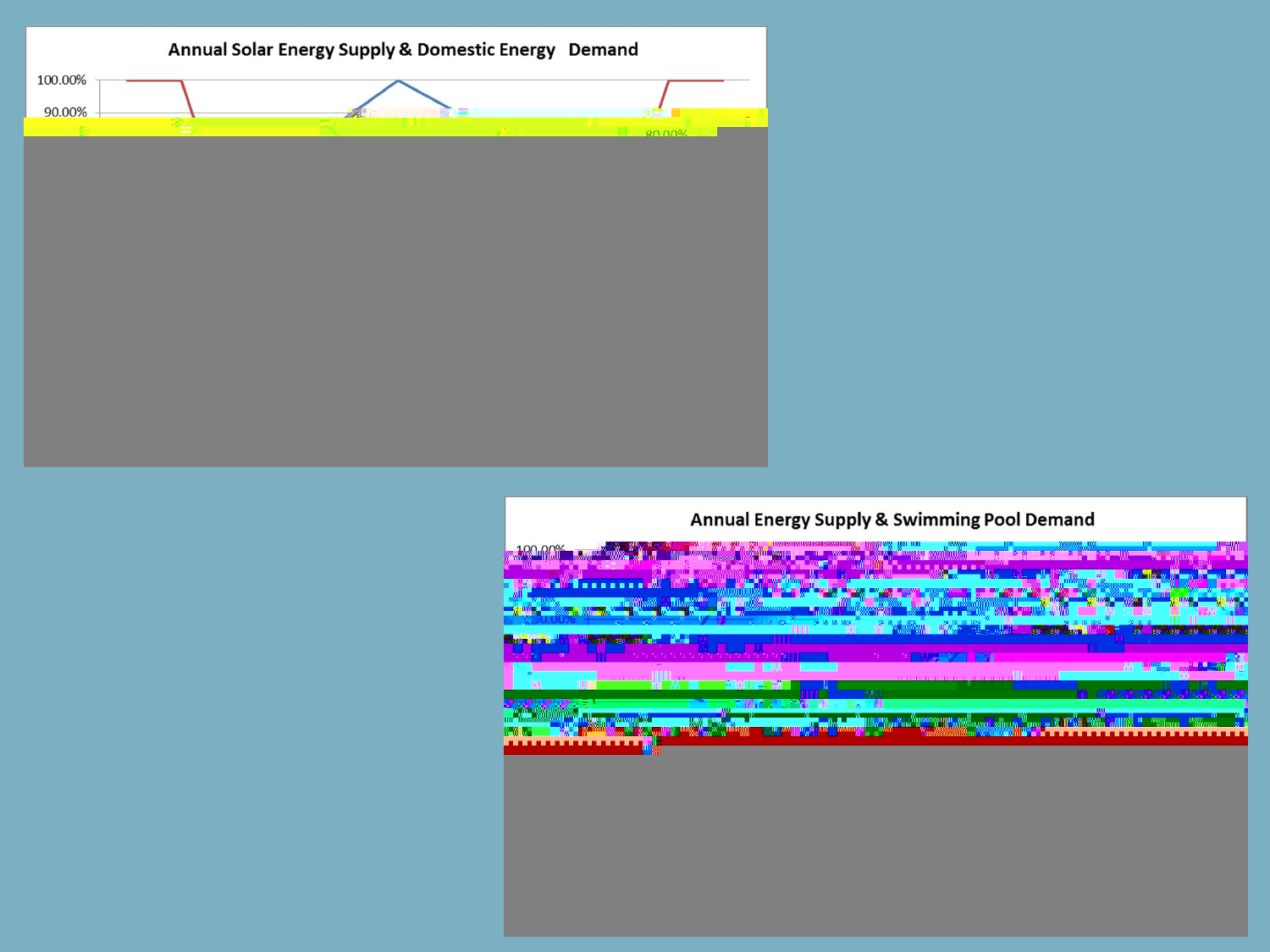#### APPLICATIONS OF SOLAR THERMAL

*domestic…*

*Solar Thermal can be used to:*

- *Assist heating domestic hot water*
- *Assist heating an indoor swimming pool*
- *Assist heating an outdoor pool, space and hot water heating*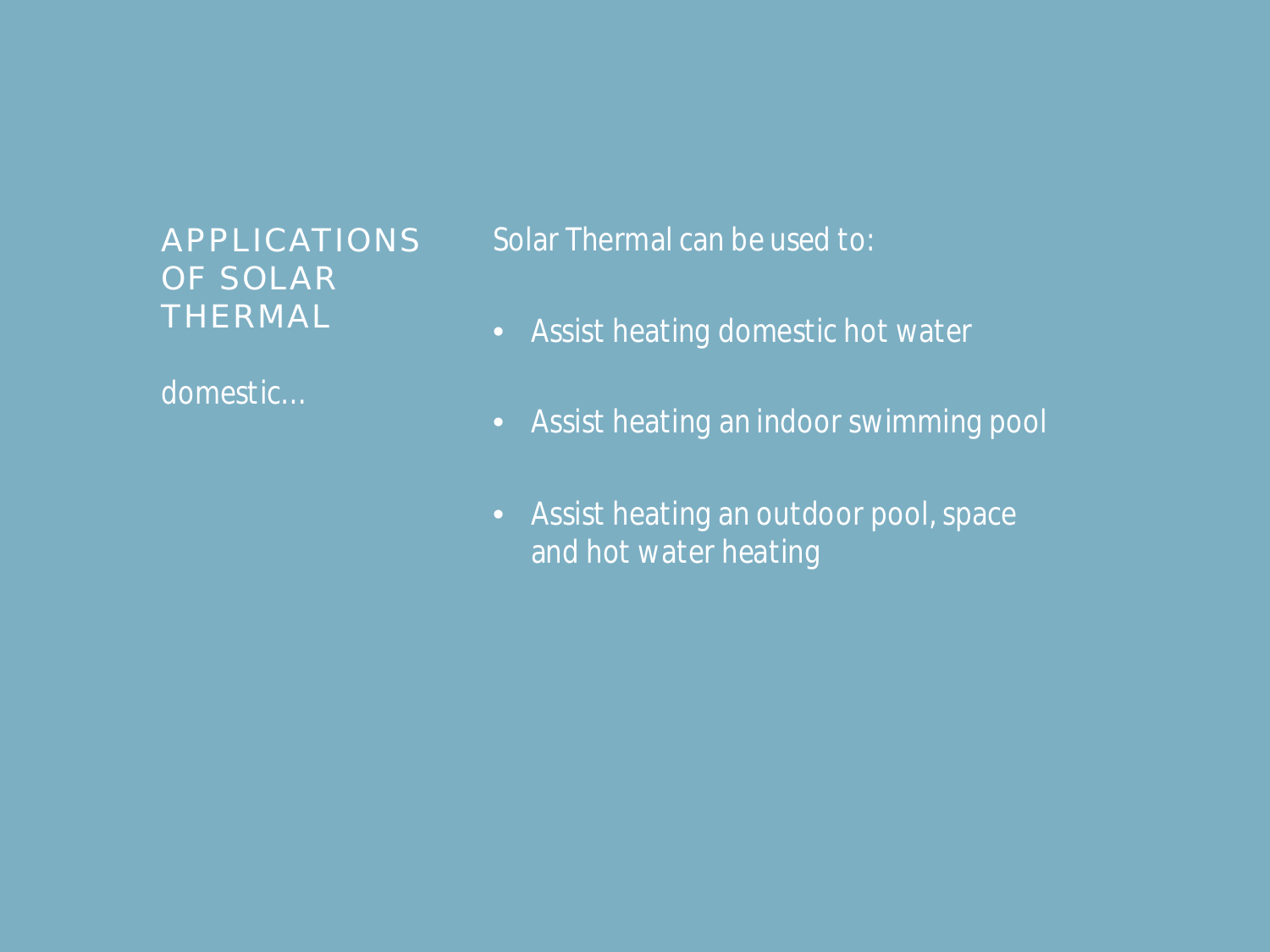APPLICATIONS OF SOLAR THERMAL

*non-domestic…*

*Solar Thermal can be used in a wide range of applications:*

- *Commercial swimming pools*
- *Camp sites & holiday parks*
- *Care homes / sheltered housing*
- *Student accommodation blocks*
- *Bed & Breakfasts / Hotels*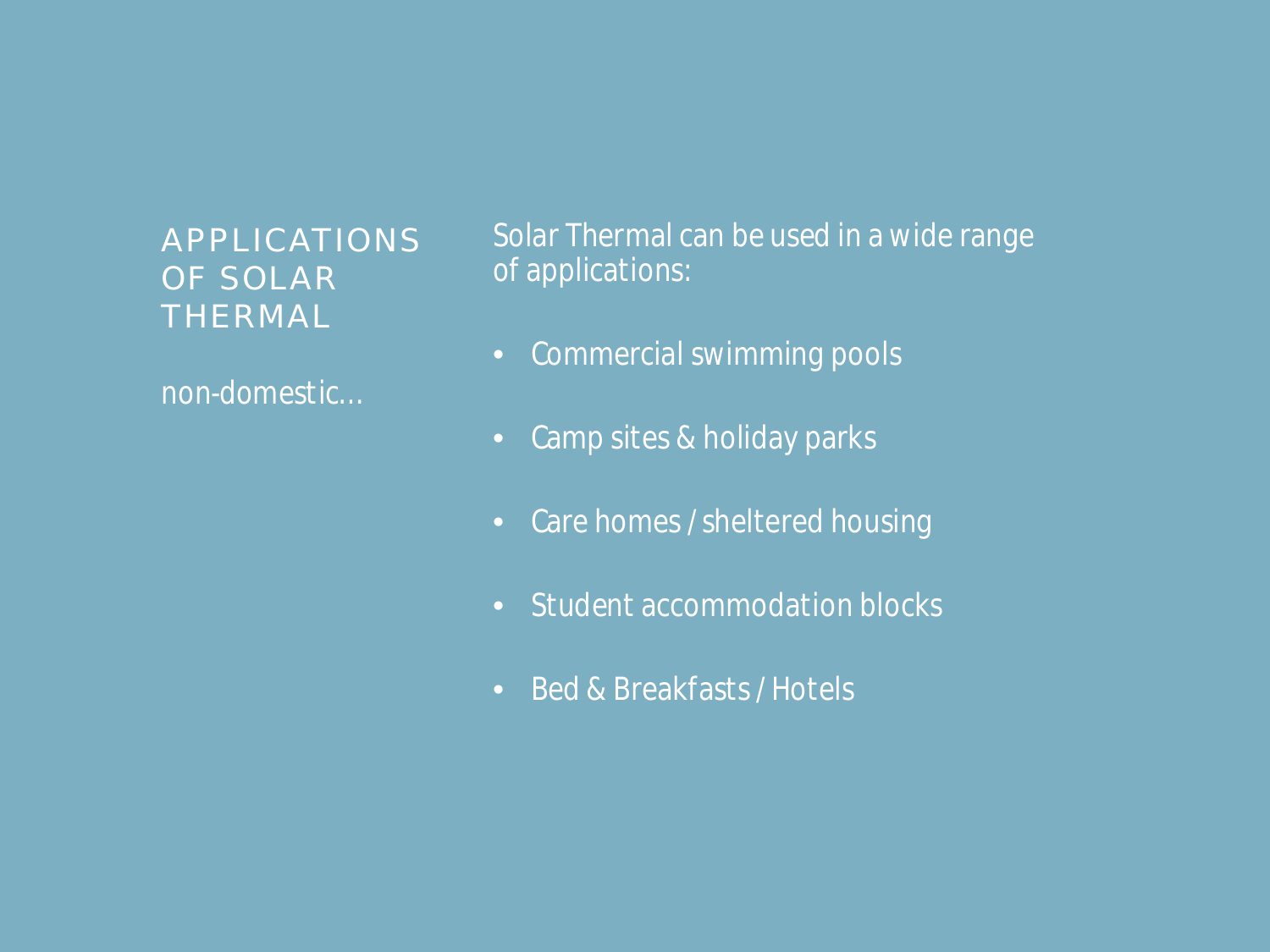#### *Checklist - Surveying a Commercial Site*

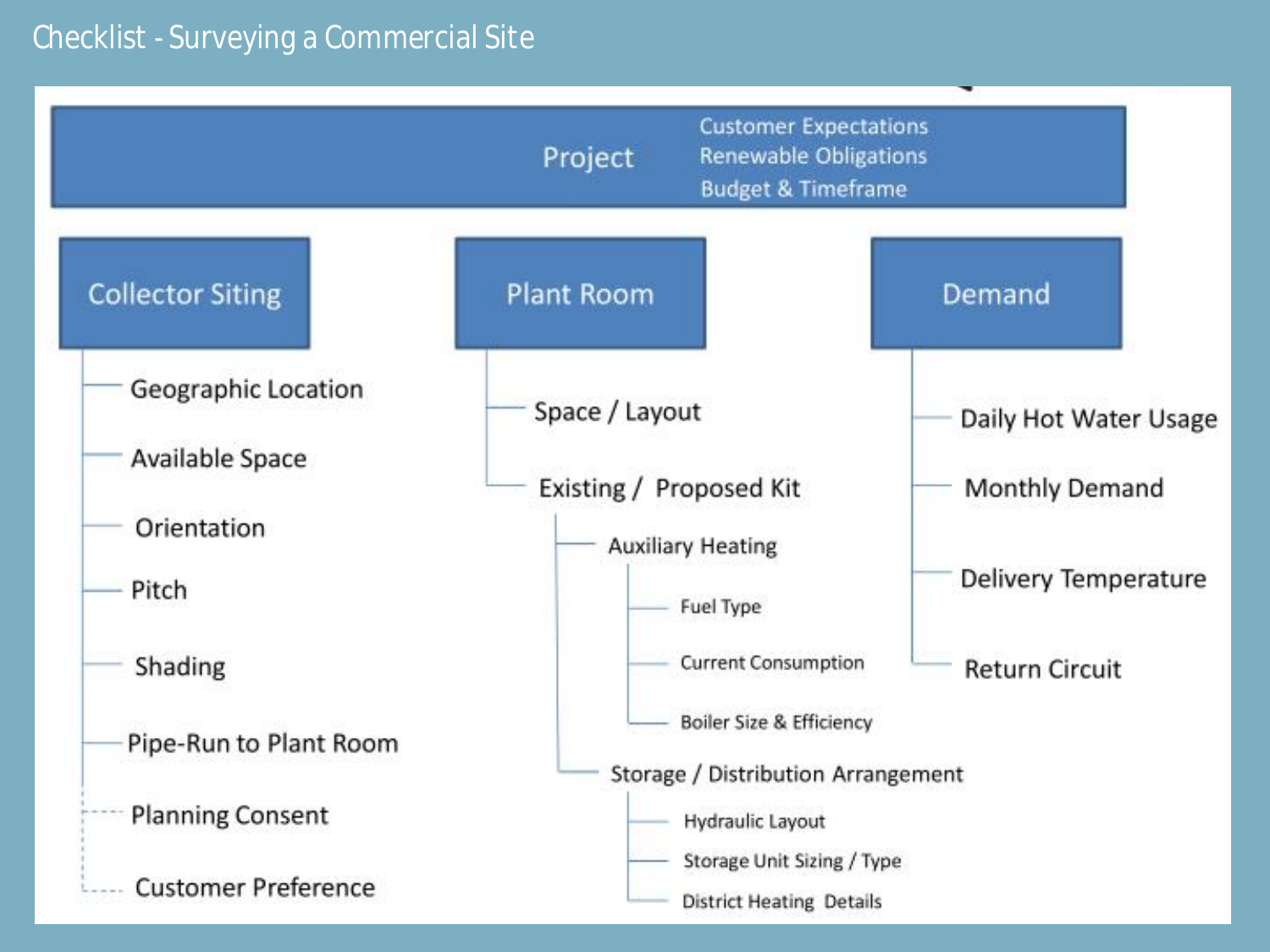# *Checklist - Surveying a Swimming Pool*

| Project | <b>Customer Expectations</b><br><b>Budget &amp; Timeframe</b> |
|---------|---------------------------------------------------------------|
| - 4     |                                                               |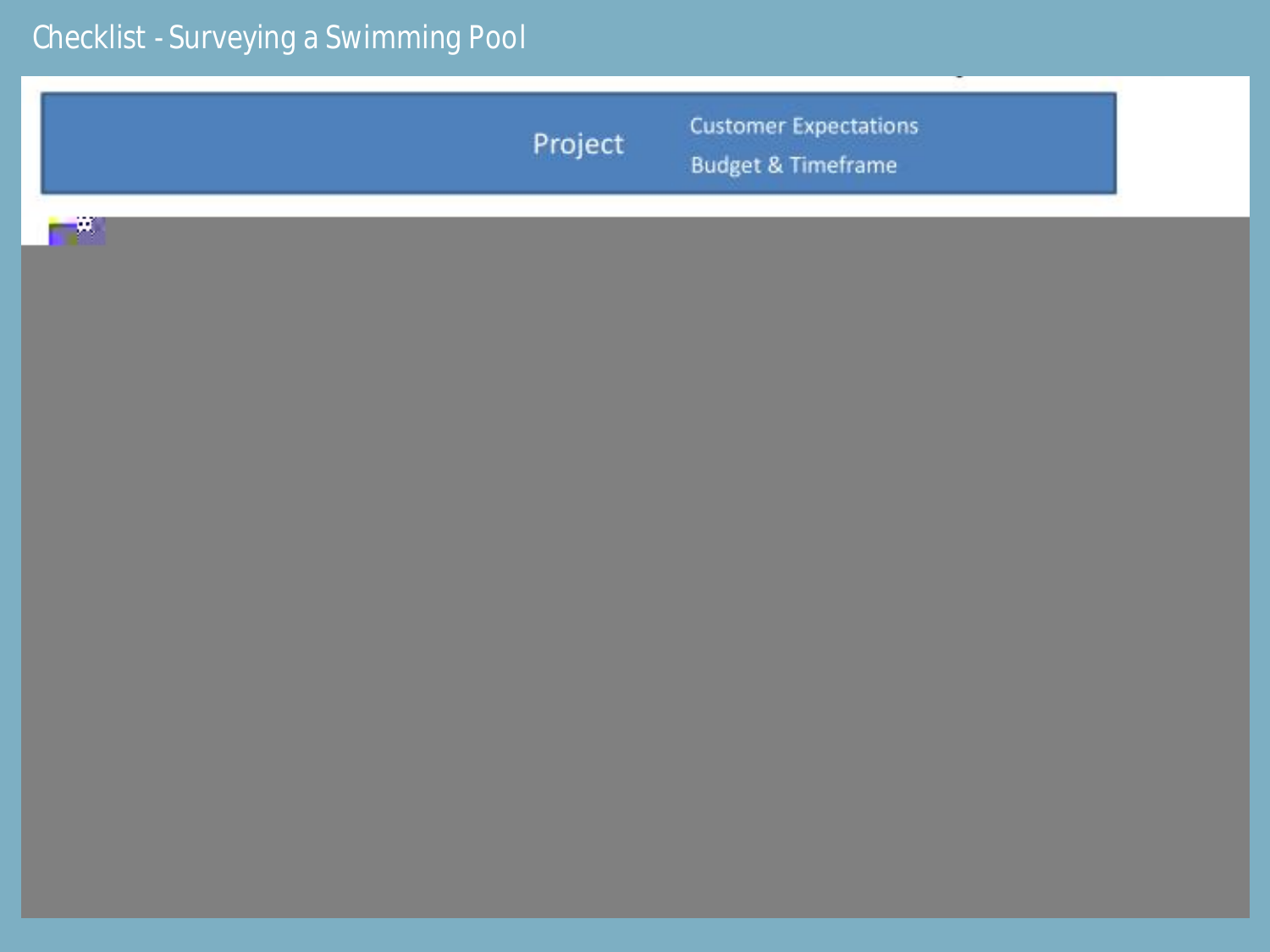*Renewable Heat Incentive*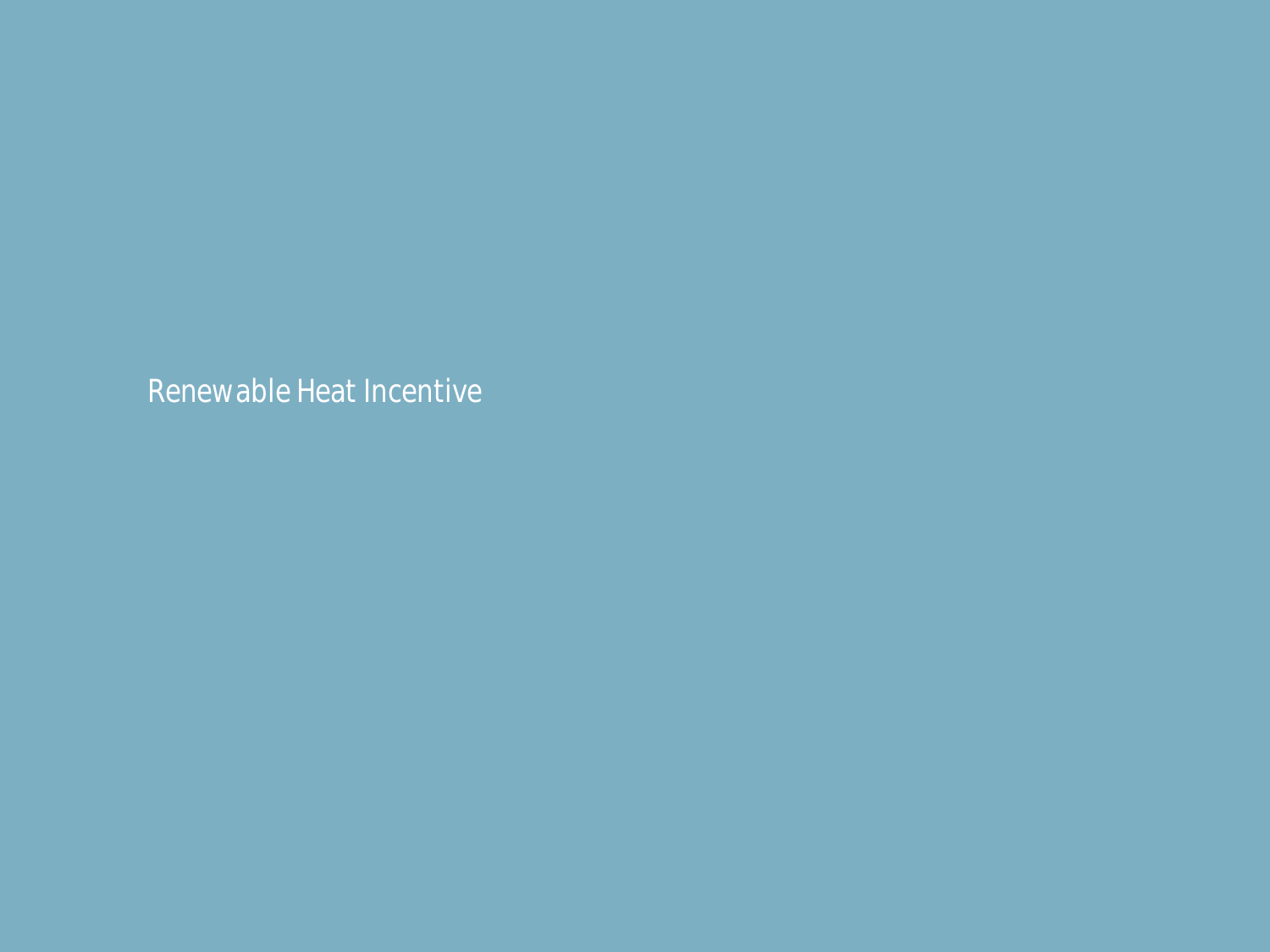#### RENEWABLE **HEAT** INCENTIVE

*Overview…*

- *Analogous to the Feed in Tariff for PV*
- *Applies to various renewable technologies including solar thermal, biomass and ground-source heat pumps*
- *Two categories*
	- *Non-domestic (started 28/11/11)*
	- *Domestic*
		- *Pilot Scheme (RHPP)*
		- *Proposed full scheme Oct '12*
- *Applies in England, Scotland & Wales*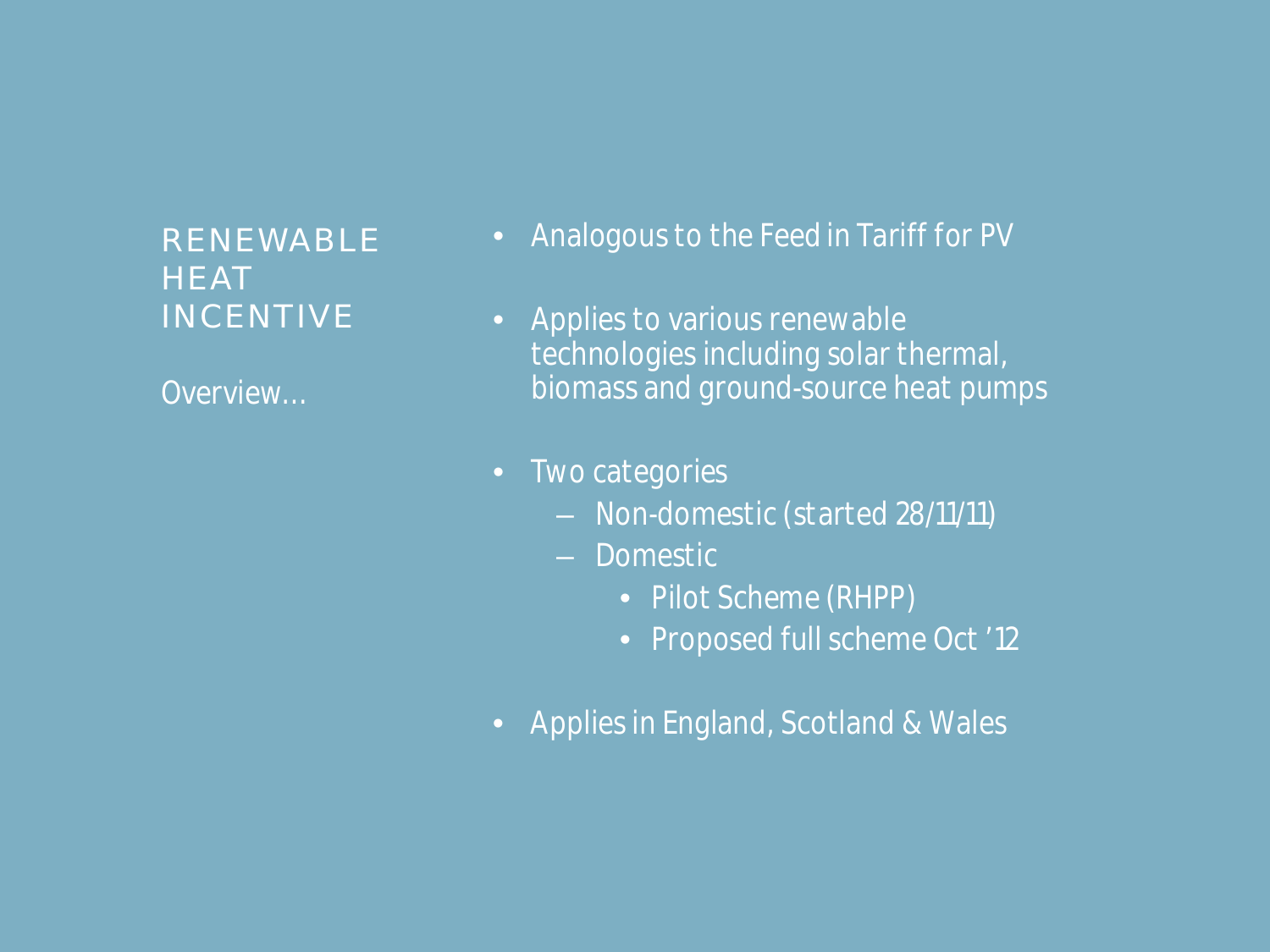RENEWABLE **HEAT INCENTIVE** *(non-domestic)*

*details of scheme…*

- *Applies to eligible heat use* 
	- *Heating a space*
	- *Heating water*
	- *For carrying out a process*
	- *Needs to be within enclosed building*
- *Maximum installation 200kW for solar thermal (approx. 225m<sup>2</sup> aperture )*
- *Uses heat metering to record quarterly readings*
- *Requires MCS accredited installation & products on installations up to 45 kW (approx. 50 m<sup>2</sup> aperture)*
- *Applies to accredited installations installed and commissioned on or after 15 July 2009*
- *Lasts 20 Years; tariff increases annually with CPI*
- *Rate will be subject to degression; i.e. tariff decreased for new entrants as take-up hits certain trigger points (sound familiar?)*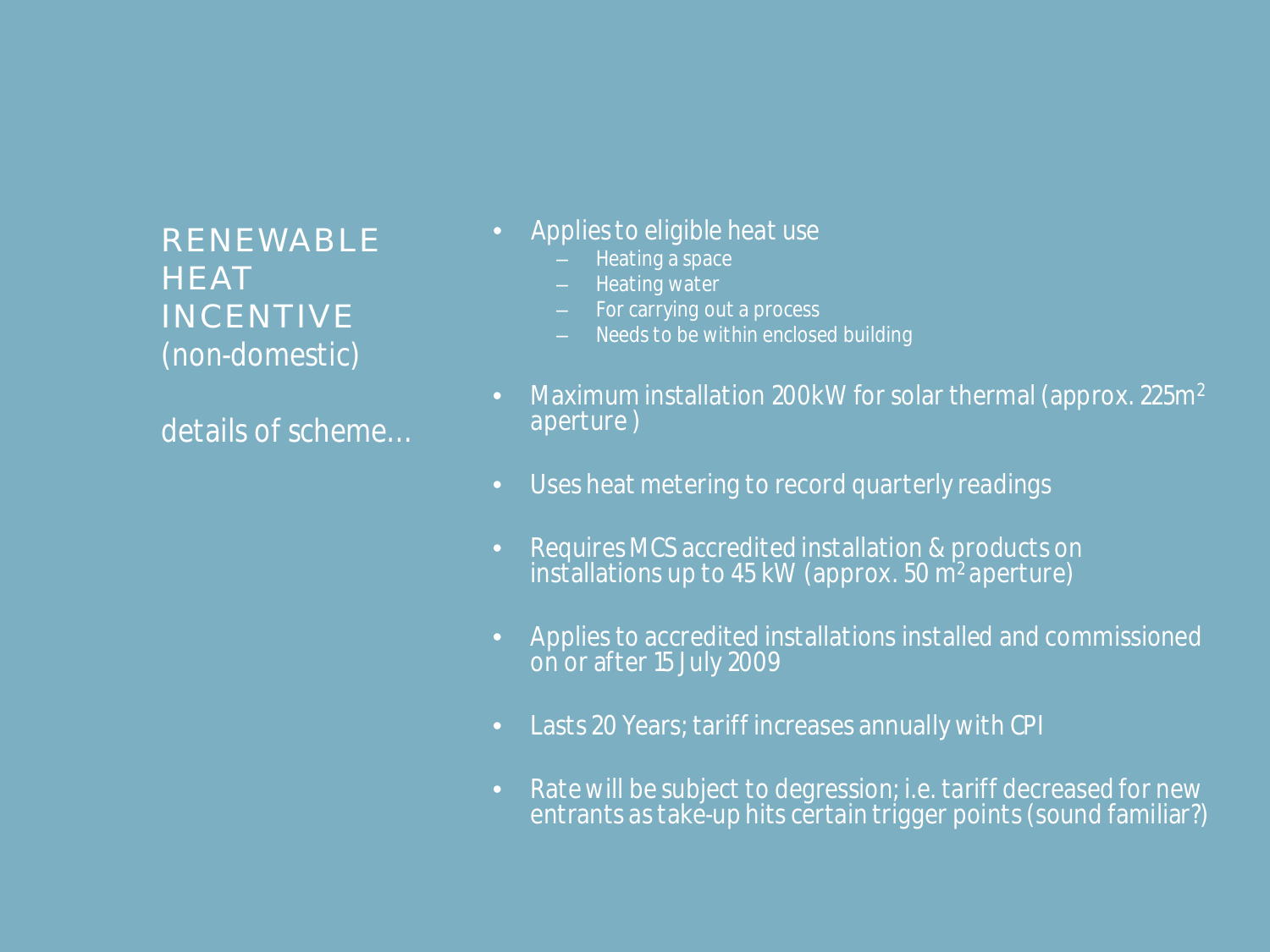RENEWABLE HEAT INCENTIVE *(non-domestic)*

*application process & getting paid…*

- *RHI for non-domestic is administered by Ofgem*
- *Payments are made by Ofgem*

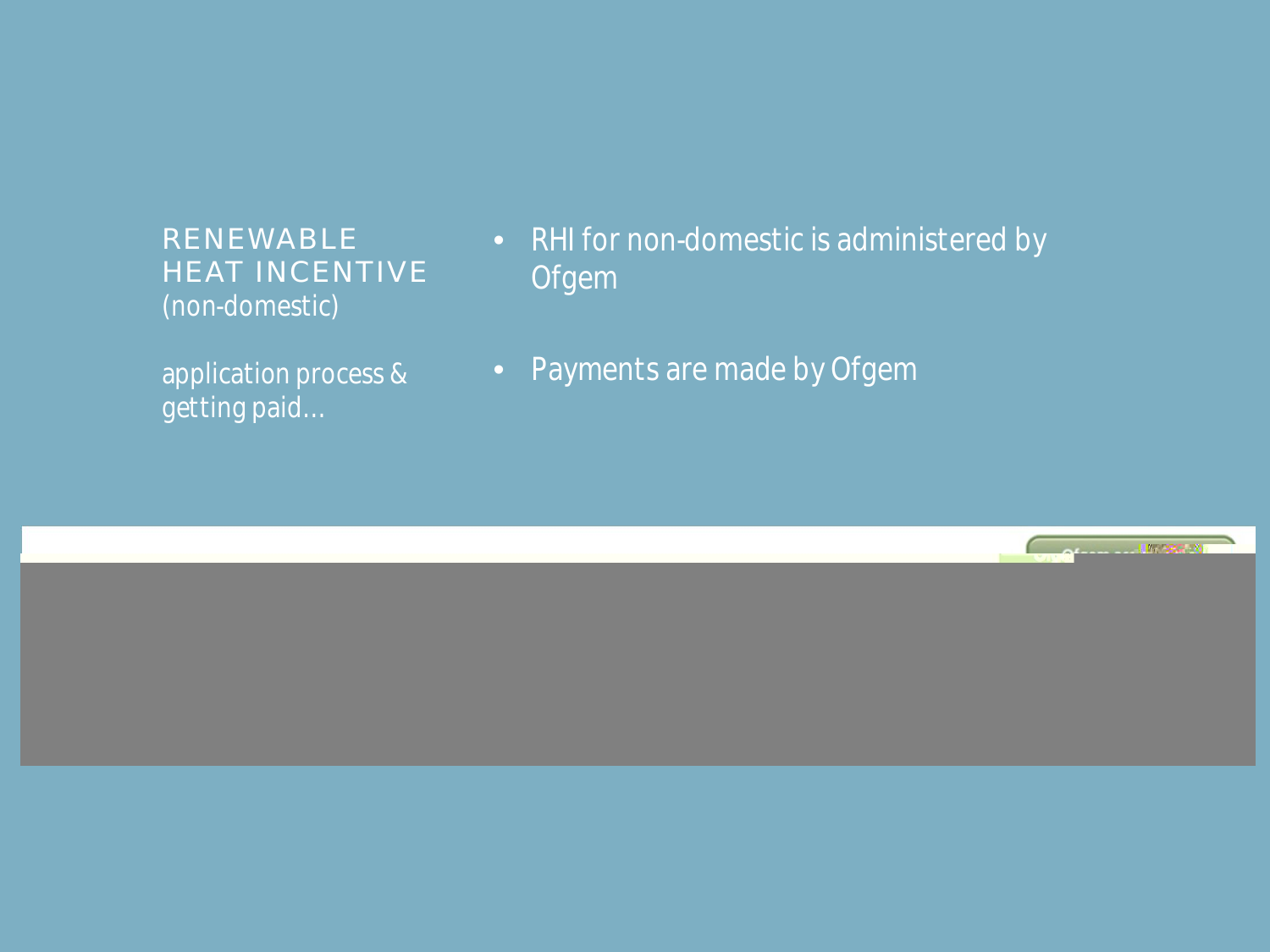RENEWABLE **HEAT** INCENTIVE *(non-domestic)*

*heat metering…*

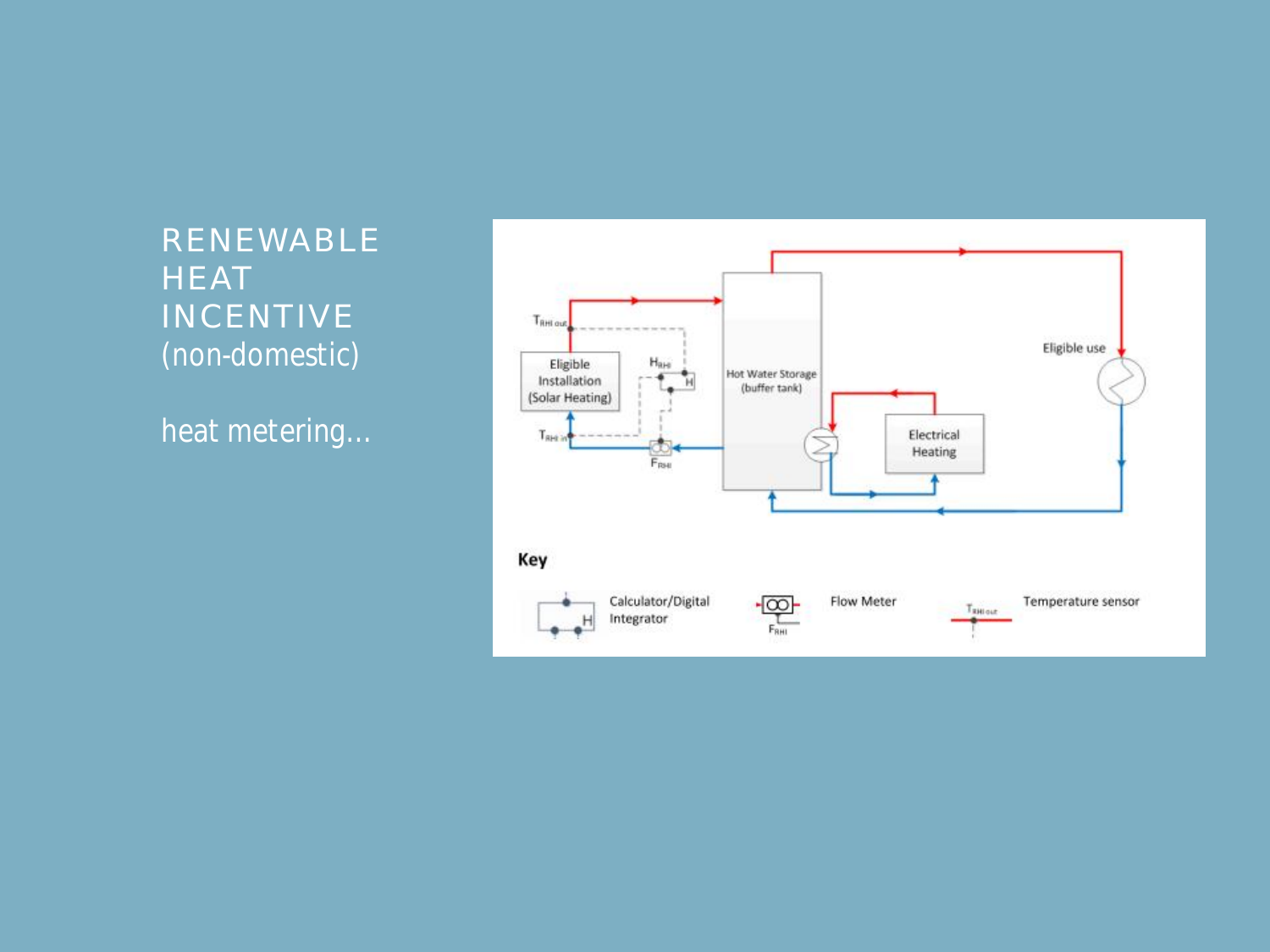RENEWABLE **HEAT** INCENTIVE *(non-domestic)*

*further reading…*

• *Department of Energy & Climate Change website* – *http://www.decc.gov.uk/rhi*

• *Ofgem website*

– *http://www.ofgem.gov.uk/e-serve/RHI/Pages/RHI.aspx*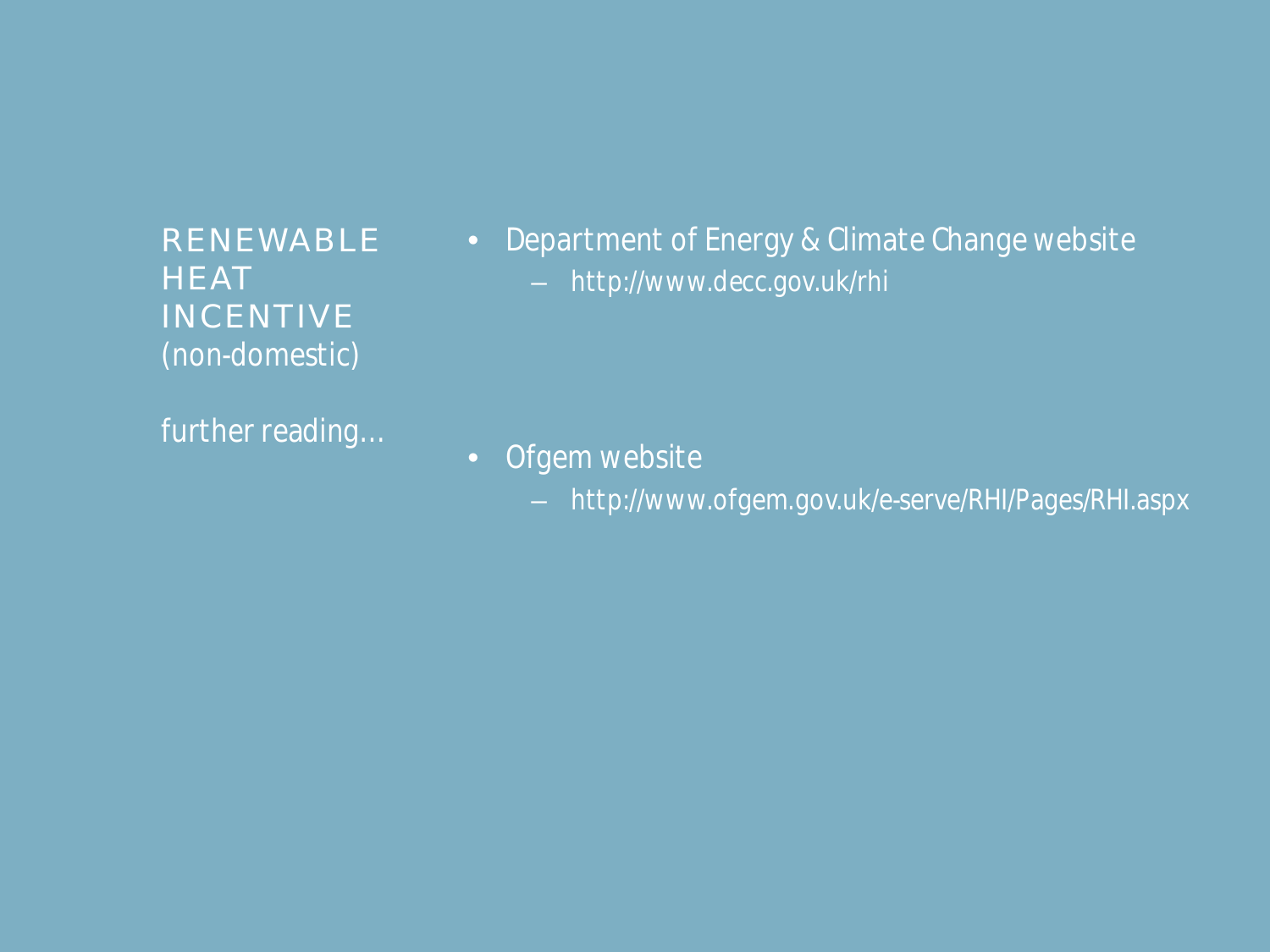RENEWABLE **HEAT** INCENTIVE *(domestic)*

*RHPP premium payment…*

- *One-off £300 payment for solar thermal*
- *Administered by Energy Saving Trust (EST)*
- *£15 million scheme for domestic properties*
- *Other renewable technologies are eligible*
- *Must have 250mm loft insulation and cavity wall insulation*
- *Needs MCS accredited installation and products*
- *Required to submit 2 customer surveys*
- *May be chosen at random for heat metering*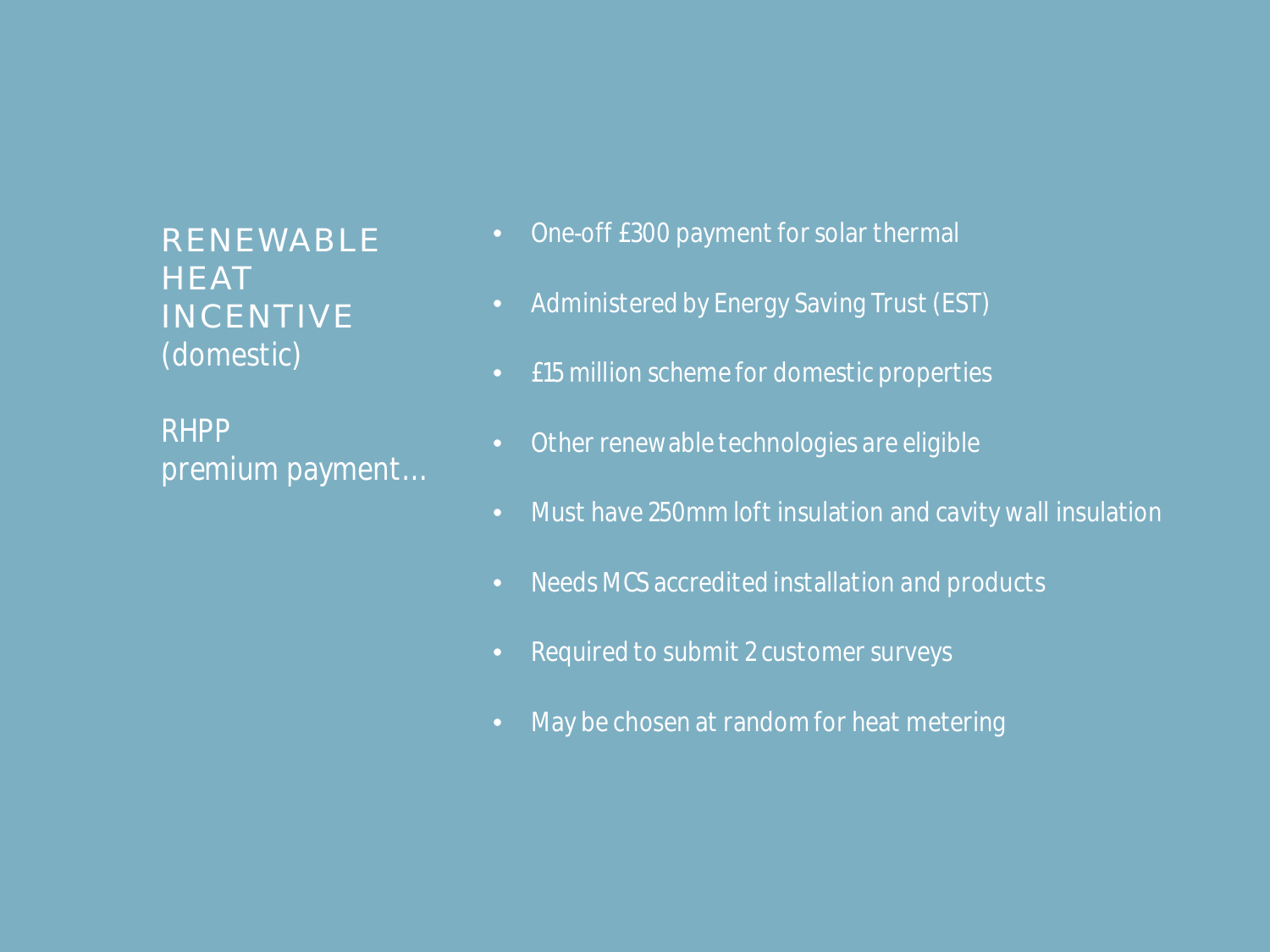RENEWABLE **HEAT** INCENTIVE *(domestic)*

*full scheme…*

- *Proposed to come into effect with Green Deal in October 2012*
- *Details are very sparse at the moment, and are based on a consultation document released a couple of years ago*
- *May be based on deemed energy input using SAP*
- *20 Year Scheme; increased with inflation; initial rate of 18.5p/kWh*
- *Recommend you keep an eye on the DECC website (www.decc.gov.uk)*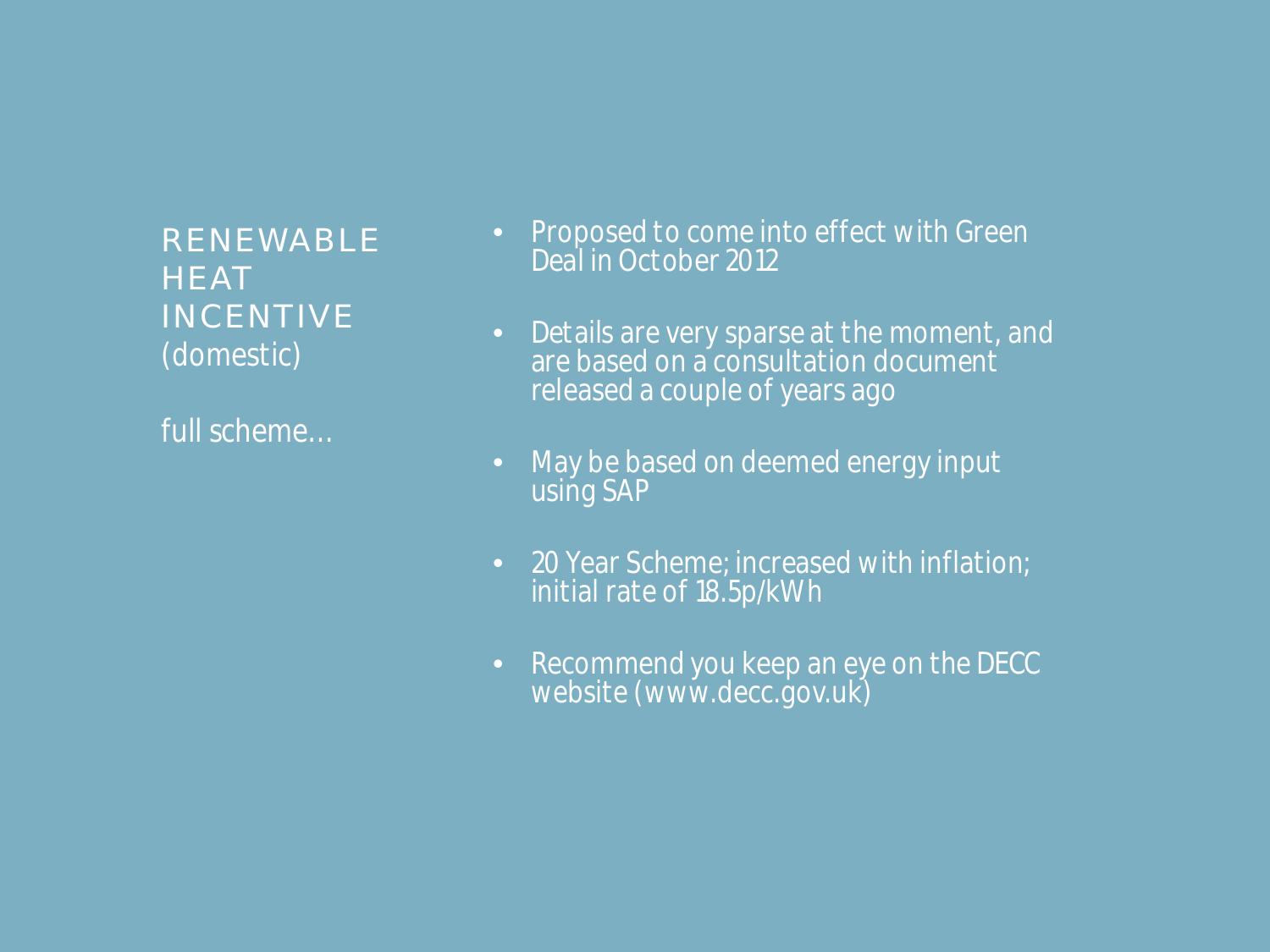*Energy Savings & Financial Rewards*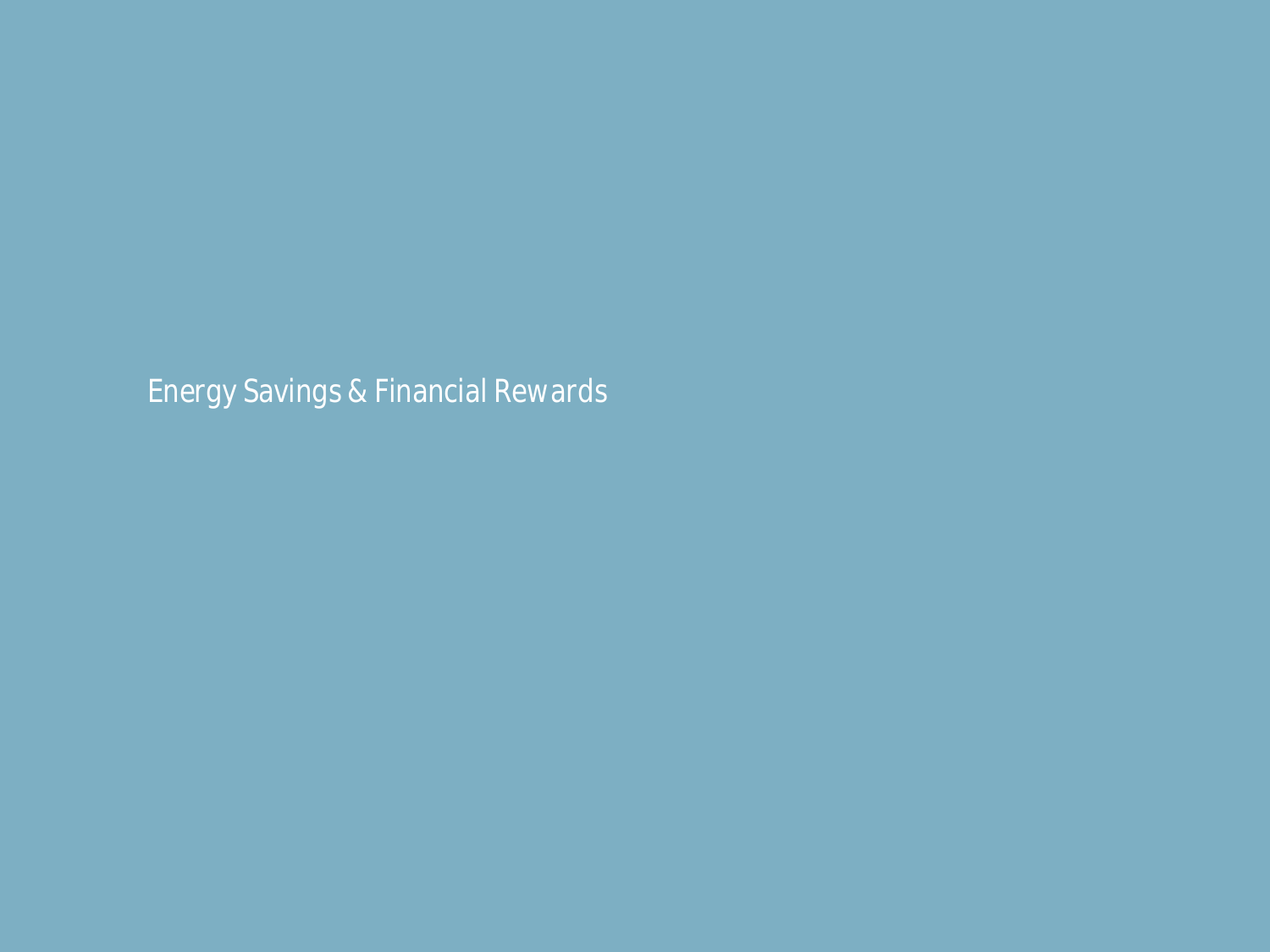#### **ENERGY** SAVINGS & FINANCIAL REWARDS

*calculation method…*

- *For any given installation you need to make an estimate of the energy yield from the solar thermal system and how much energy has been saved*
	- *Via simulation software e.g. T\*sol*
	- *Using SAP 2005 (MCS method)*
	- *Using Barilla online tools*
- *You will need to know the customer's annual energy consumption and price*
- *You'll need to make an assumption about the efficiency of their current heating unit*
- *To give estimates of payback you will need to forecast the following:*
	- *Energy price inflation*
	- *Consumer Price Index (CPI)*
	- *Interest Rates*
	- *Annual maintenance costs*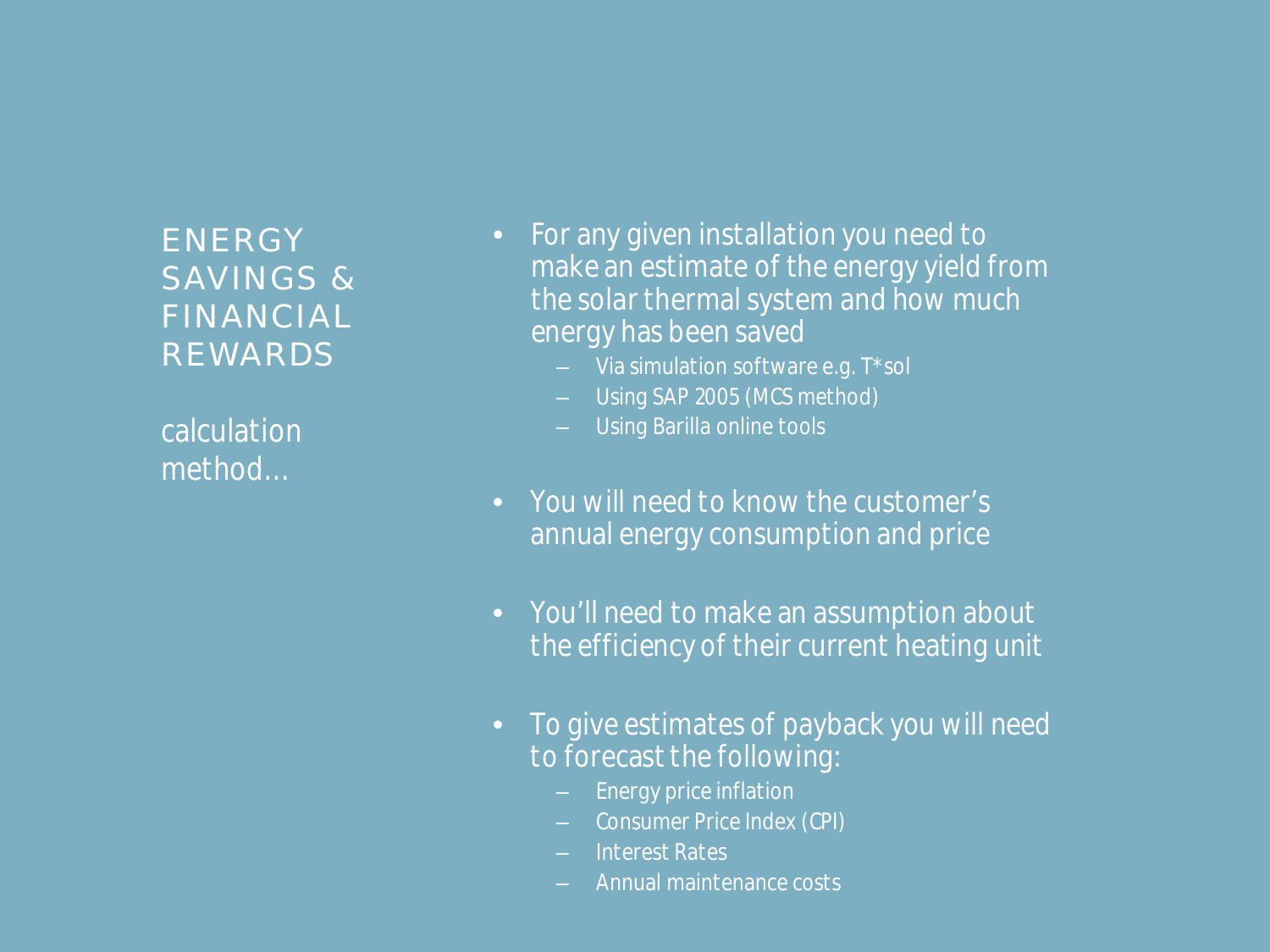# ENERGY SAVINGS & FINANCIAL REWARDS

*calculation method…*

| New Project $\frac{3}{2}$ New from Wizard $\rightarrow$ Open Existing $\rightarrow$ Save Project $\rightarrow$ Report $\rightarrow$ Build Quote                                         |                                                          |                                   | Full System             | $\odot$ Help<br>≛∥          |  |
|-----------------------------------------------------------------------------------------------------------------------------------------------------------------------------------------|----------------------------------------------------------|-----------------------------------|-------------------------|-----------------------------|--|
| Solar Thermal Design Assistant                                                                                                                                                          | <b>Solar Collectors</b>                                  |                                   |                         |                             |  |
| Project Settings                                                                                                                                                                        | Mounting                                                 | Roof Integrated<br>▾▏             | ۶.                      | determines collector types  |  |
| Energy Prices<br>□ Survey & Design                                                                                                                                                      |                                                          |                                   |                         |                             |  |
| Proposed Collector Site                                                                                                                                                                 | Type                                                     | $Flat-Plate$ $\blacktriangledown$ | ×,                      | determines collector models |  |
| Domestic Hot Water<br><b>□</b> Solar Circuit<br>Solar Collectors<br>Pipework<br>$\blacktriangleright$ Fluid<br>Expansion & Cooling<br>Pump Station<br>⊟… Reports<br>SAP 2005 Appendix H | Orientation                                              | Portrait $\blacktriangleright$    | ×,                      | landscape = sideways        |  |
|                                                                                                                                                                                         |                                                          | F22 AR (2.01 m2)                  | s                       |                             |  |
|                                                                                                                                                                                         | Model                                                    | $\blacktriangledown$              |                         |                             |  |
|                                                                                                                                                                                         | No; Collectors                                           | 2                                 | ż                       |                             |  |
|                                                                                                                                                                                         | No; Parallel Arrays                                      | 1                                 | ×,<br>affects head loss |                             |  |
|                                                                                                                                                                                         |                                                          |                                   |                         |                             |  |
|                                                                                                                                                                                         | Flow Rate (l/hr/m <sup>2</sup> )                         | $35 -$                            | ×<br>specific flow rate |                             |  |
| Economic Viability                                                                                                                                                                      |                                                          |                                   |                         |                             |  |
| System Performance                                                                                                                                                                      | Calculate                                                |                                   |                         | Save                        |  |
|                                                                                                                                                                                         |                                                          |                                   |                         |                             |  |
| <b>OUTPUT</b>                                                                                                                                                                           |                                                          |                                   |                         | <b>BACK TO TOP</b>          |  |
| <b>Item</b>                                                                                                                                                                             |                                                          | <b>Calculated Result</b>          |                         | <b>Units</b>                |  |
| Collector Array                                                                                                                                                                         |                                                          |                                   | $2 \times F22$ AR       |                             |  |
| <b>Total Aperture Area</b>                                                                                                                                                              |                                                          |                                   |                         |                             |  |
|                                                                                                                                                                                         |                                                          |                                   | $4.01 \, m^2$           |                             |  |
|                                                                                                                                                                                         | Recommended Aperure Area (to achieve 50% solar fraction) |                                   |                         | 5.6 $m^2$                   |  |
|                                                                                                                                                                                         |                                                          |                                   | 2645                    | kWh/year                    |  |
|                                                                                                                                                                                         |                                                          |                                   |                         | $4 \text{ m}^2$             |  |
| Solar Collector Yield<br>Total Absorber Area<br>Max Absorber Area (according to Part L Building Regs)<br>$T = -1 - 1$ $O = -1 - 1$                                                      |                                                          |                                   | 4.71<br>A               | m <sup>2</sup><br>2         |  |

 $\rightarrow$  1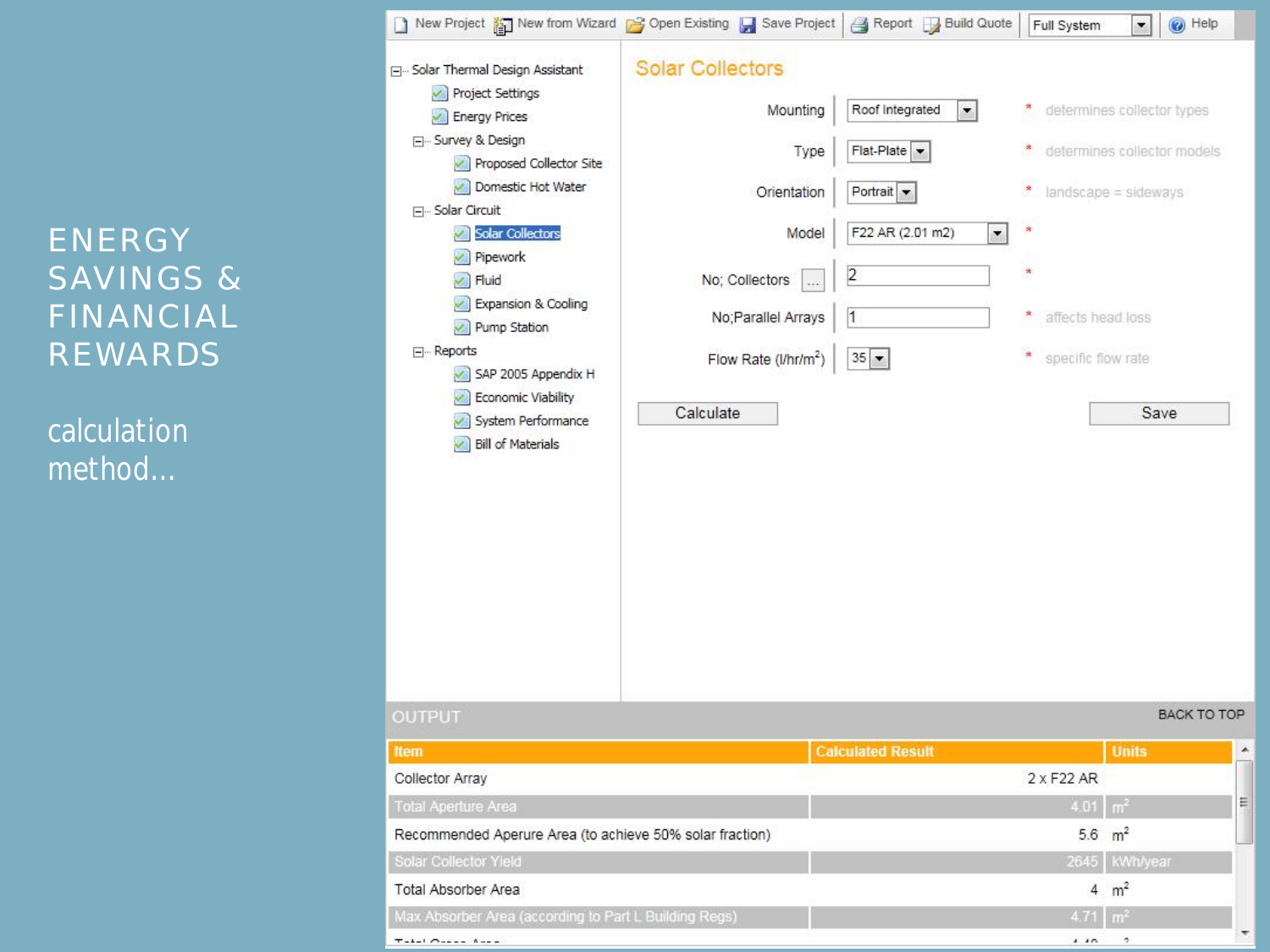**ENERGY** SAVINGS & FINANCIAL REWARDS

*example…*

- *A solar thermal installation on a non-domestic property generates 5,000 kWh per annum. The existing boiler is LPG and has an estimated efficiency of 80%. The customer currently pays 49p/litre of LPG (7p/kWh)*
- *Annual Energy Saved = 5000 / 80% = 6250 kWh*
- *Savings from unburned LPG = 6250 x 0.07 = £437.50*
- *RHI reward = 5000 x 0.085 = £425*
- *Total annual savings & reward = 437.50 + 425 = £862.50*
- *Assume installed cost £8000, CPI = 5%;*
- *energy price rise = 5%*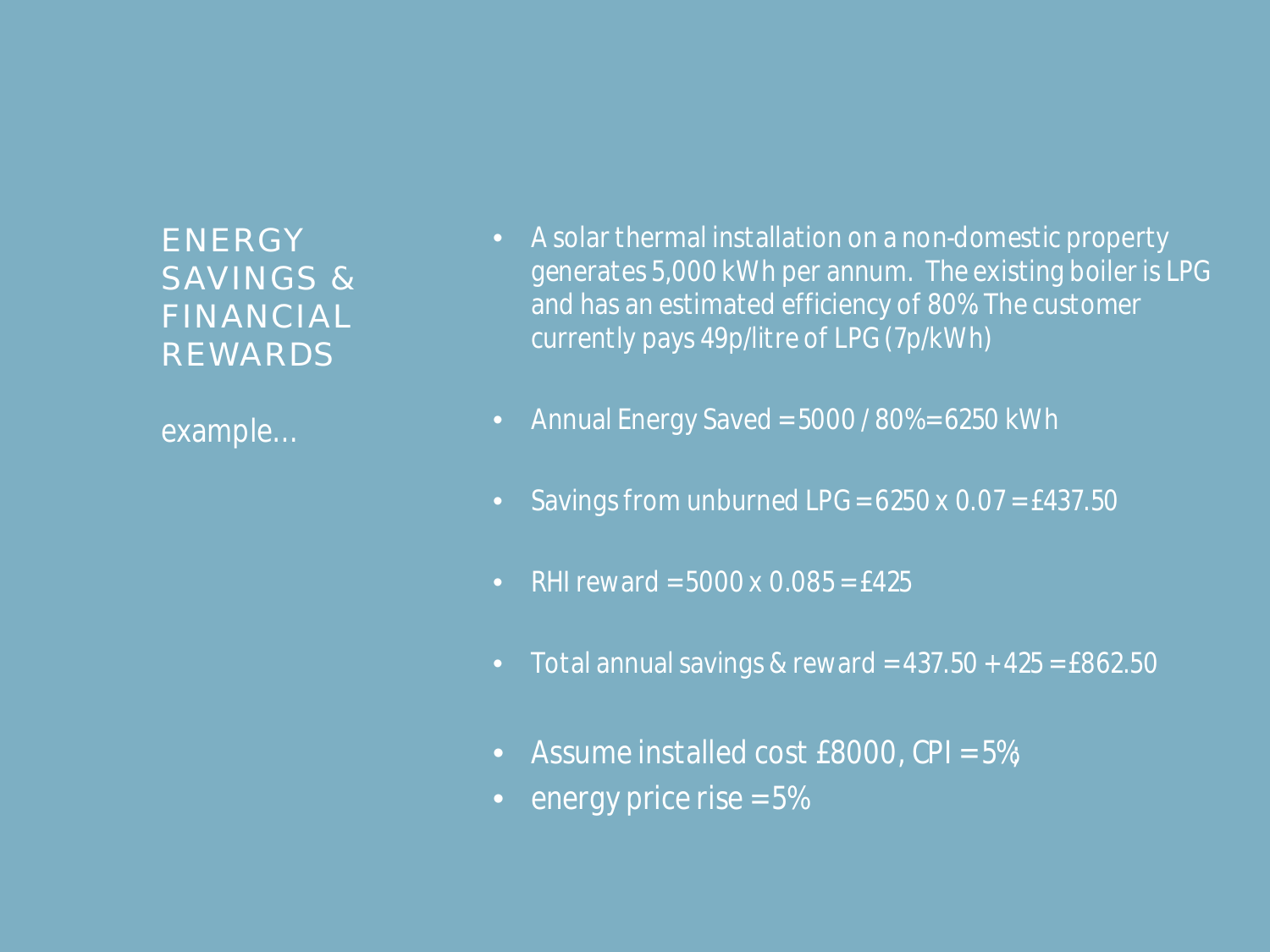**ENERGY** SAVINGS & FINANCIAL REWARDS

*calculating payback…*

- *Assume installed cost £8000, CPI = 5%; maintenance cost = £100*
- *Energy inflation=5%; interest rate 0.5%*
- *Based on our example of 5000 kWh solar input, 6250 kWh energy saved and fuel cost of 7p/kWh*
- *Using Barilla calculator payback = under 7 years*
- *Net Present Value over 20 year lifespan = £44,770*
- *Unit cost of solar energy produced = -1.6p/kWh*